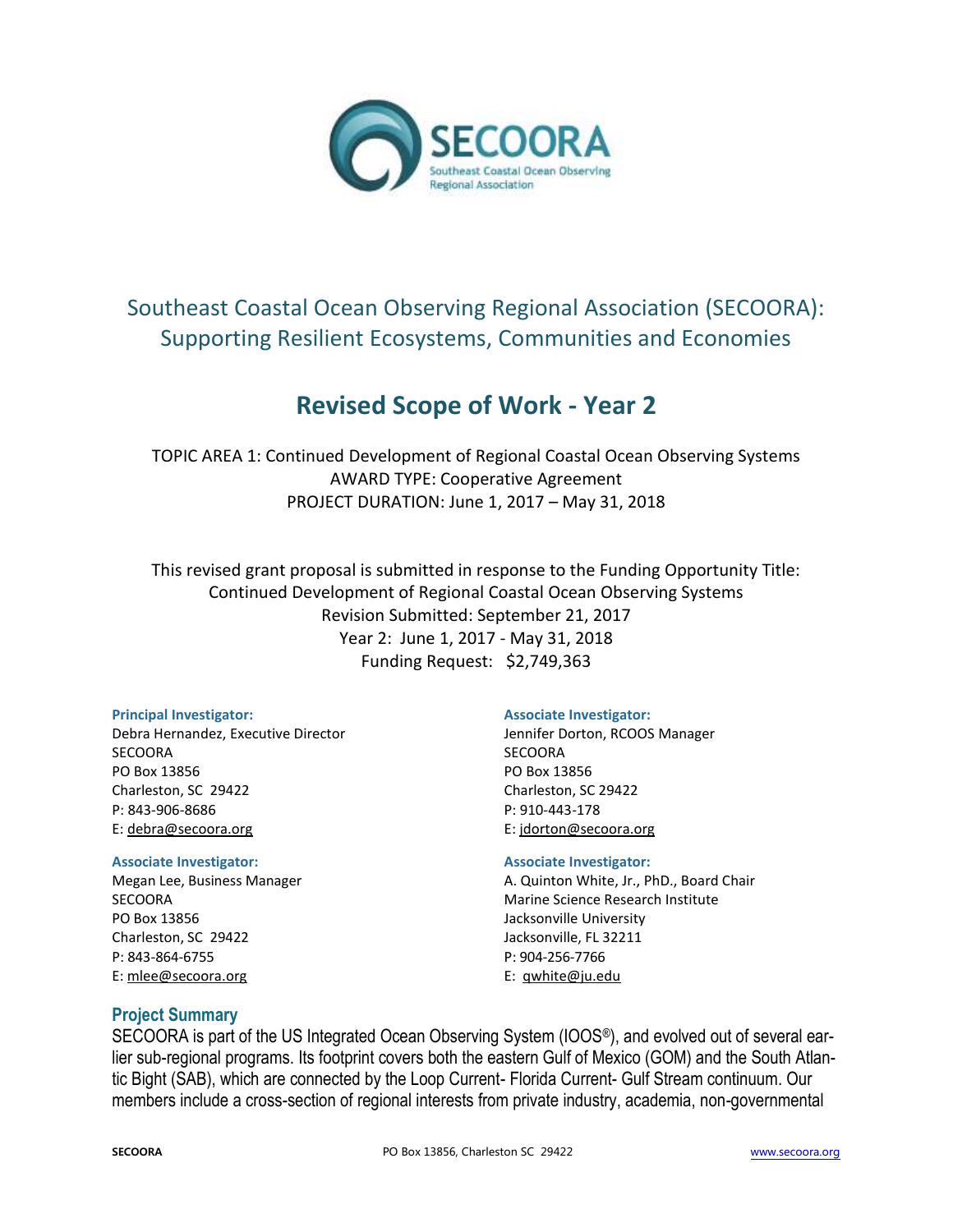organizations and state and federal government. SECOORA integrates observations, models, data management and outreach to sustain and advance an end-to-end, regional coastal ocean observing system (RCOOS) responsive to societal needs. An information management system transforms and delivers valueadded products and services consistent with priorities identified through stakeholder needs assessments. SECOORA emphasizes coordinating a multidisciplinary suite of coastal ocean observations with numerical models so that societally important phenomena may be described, understood and ultimately predicted via applications of best science practices. This work provides foundational observing, modeling and data management capabilities to predict and support preparedness to changing conditions, thus enabling resiliency.

US IOOS recognizes the importance of the coasts and ocean for their economic and ecosystem services values. SECOORA is a region where hurricane landfalls are prevalent and where consequences from oil and gas operations are significant. The region is also a major tourist destination and a commercial and recreational fishing hub. Through performance, SECOORA has demonstrated both a vision and set of accomplishments toward meeting the US IOOS goal of societally relevant applied science. SECOORA sustains observations consisting of High Frequency radars (HFR) for surface currents and waves; moored buoys for surface meteorology and water temperature, salinity and in some instances waves and currents; coastal stations for surface meteorology and water level; and, glider surveys, including bio-optical measurements, temperature, and salinity. These observational components inform and support models across multiple scales and applications. SECOORA-related modeling is used to explain various phenomena in the region, including harmful algal blooms (HABs), storm surges, oil spill trajectories, fisheries recruitment and beach water quality. SECOORA funding, therefore, supports an array of coastal ocean observations in addition to benefitting society across a spectrum of coastal ocean applications. This proposal seeks funding for the period from June 1, 2017 – May 31, 2018.

Priorities for SECOORA are to sustain critical observing, data management and modeling activities, build upon successes with users, seek new leveraging opportunities and add new multidisciplinary RCOOS components. With the \$2,749,363 funding, SECOORA specifically seeks to:

- Continue governance and management for the Regional Association (RA);
- **Effectively engage users and other stakeholders to prioritize investments;**
- Provide data management and communication (DMAC) infrastructure;
- Continue operation of the existing HFRs in the region, presently consisting of 15 sites distributed from Cape Hatteras to west Florida, and continue coordination with the national network;
- Continue operation of 20 *in situ* stations along the Carolina and West Florida Shelf (WFS) coasts;
- Sustain modeling and other product efforts, including: 1) SECOORA-wide daily nowcast/forecast (N/F) system for currents, waves, and primary production, 2) statistical beach and shellfish water quality predictions; 3) an improved Marine Weather Portal (MWP); 4) a high resolution WFS circulation modeling system directly linking shelf seas with estuaries; 5) develop Python analysis tools for oceanographic services; and 6) support several one-time special projects.
- Address spatial observing gaps by: 1) continuing a glider observatory for the South Atlantic Bight (SAB) and 2) installing a coastal water quality and meteorological station in Charleston Harbor, SC.

SECOORA works closely with partners to achieve our goals. Below are contributors to this effort:

 Federal: NOAA National Weather Service (NWS), Ocean Acidification Program (OAP), National Estuarine Research Reserve System (NERRS), National Marine Fisheries Service (NMFS), National Ocean Service (NOS), Ecological Forecasting Roadmap Team, National Centers for Coastal Ocean Science (NCCOS), Office of Response and Restoration (OR&R), and Gray's Reef National Marine Sanctuary (GRNMS), US Marine Corps, US Army Corps of Engineers (USACE), US Coast Guard (USCG), US Geological Survey (USGS).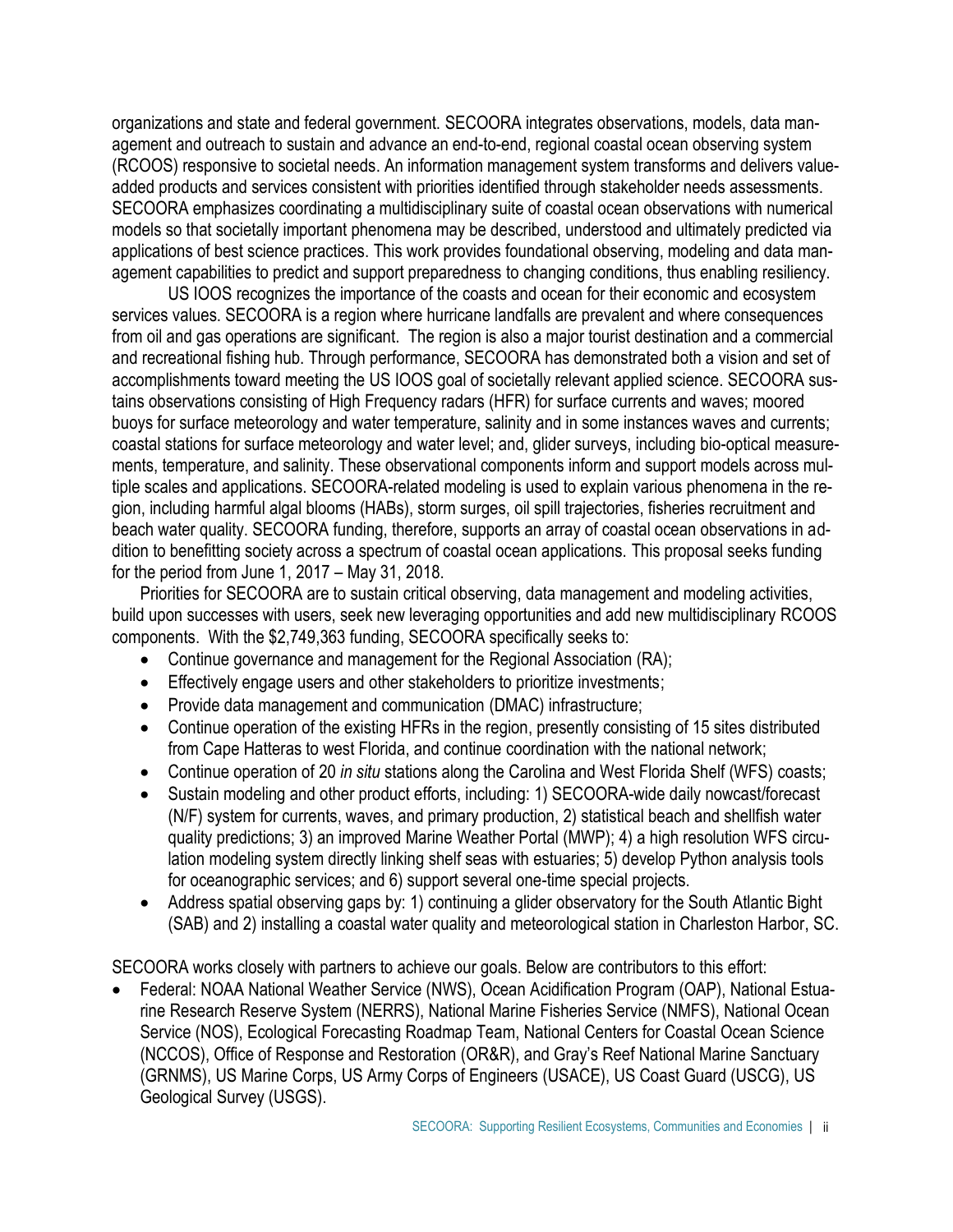- State: NC Department of Environment and Natural Resources (DENR), SC Department of Health and Environmental Control (DHEC), GA Department of Natural Resources (DNR), FL Department of Environment Protection (DEP), FL Department of Health (FL DOH), FL Fish and Wildlife Commission (FWC).
- NGOs: South Atlantic Fisheries Management Council (SAFMC), Southeastern Fisheries Association (SFA), Governors' South Atlantic Alliance (GSAA).
- Emergency managers at Federal, state and local levels: NOAA OR&R, NOAA NWS Weather Forecast Offices (WFOs), county emergency managers.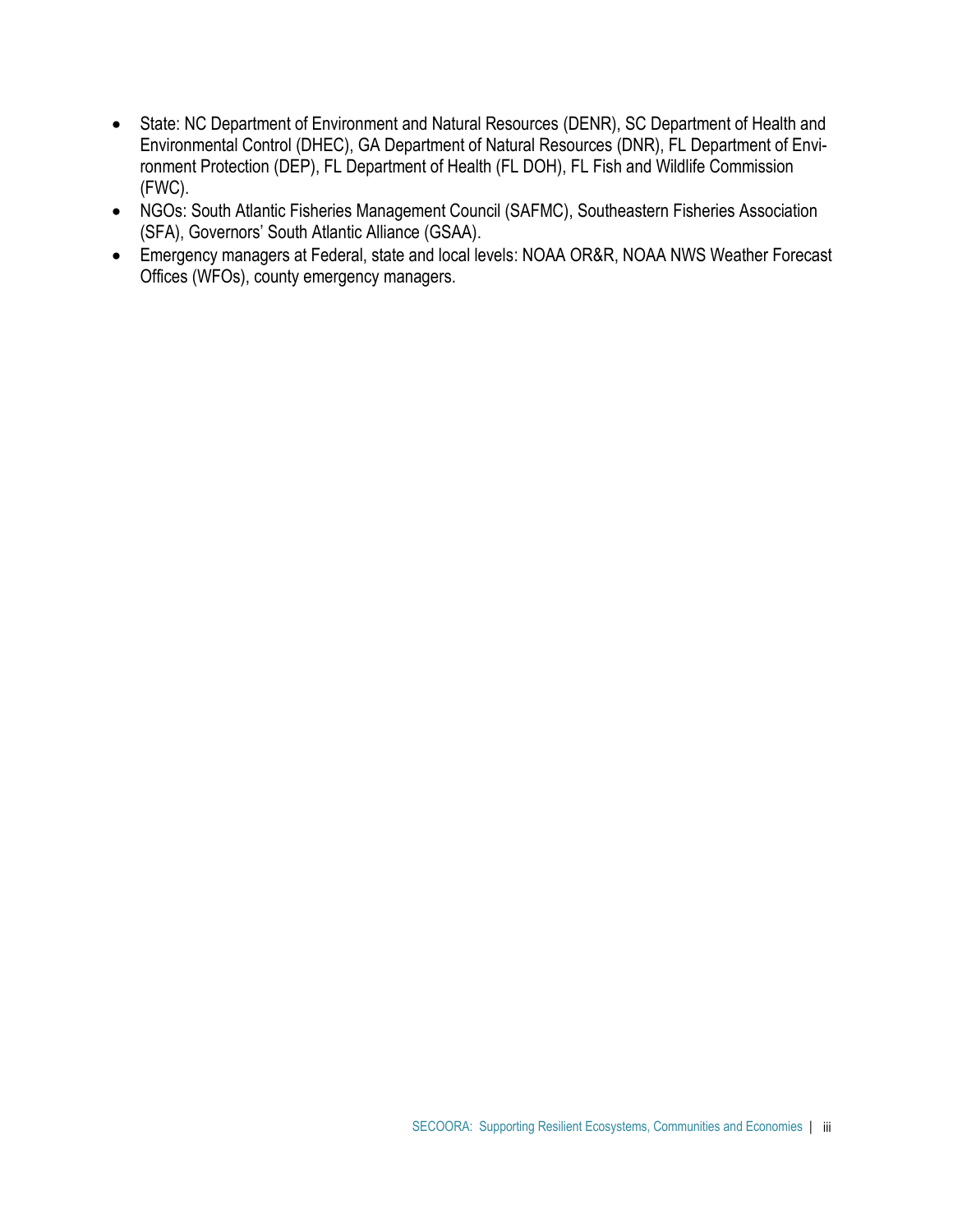# **Table of Contents**

| Goal 1: Continue SECOORA's region-wide governance and communication structure to engage users and  |  |
|----------------------------------------------------------------------------------------------------|--|
|                                                                                                    |  |
|                                                                                                    |  |
|                                                                                                    |  |
| Objective 1.3: Provide DMAC infrastructure to enable collaboration and decision-making. 3          |  |
|                                                                                                    |  |
|                                                                                                    |  |
|                                                                                                    |  |
|                                                                                                    |  |
|                                                                                                    |  |
|                                                                                                    |  |
|                                                                                                    |  |
| Goal 4: Continue delivery of operational model forecasts and products to serve priority users7     |  |
| Objective 4.1: Enhance and operate a Coupled Marine Environmental Assessment and Prediction        |  |
|                                                                                                    |  |
|                                                                                                    |  |
| Objective 4.3: Provide an Early Warning System for Swimming Beach and Shellfish Harvesting Waters. |  |
|                                                                                                    |  |
| Objective 4.4: Optimize and enhance the SECOORA Marine Weather Portal (MWP).                       |  |
|                                                                                                    |  |
|                                                                                                    |  |
|                                                                                                    |  |
|                                                                                                    |  |
|                                                                                                    |  |
|                                                                                                    |  |

# **Appendicies**

Appendix 1. Maps and Figures Appendix 2. References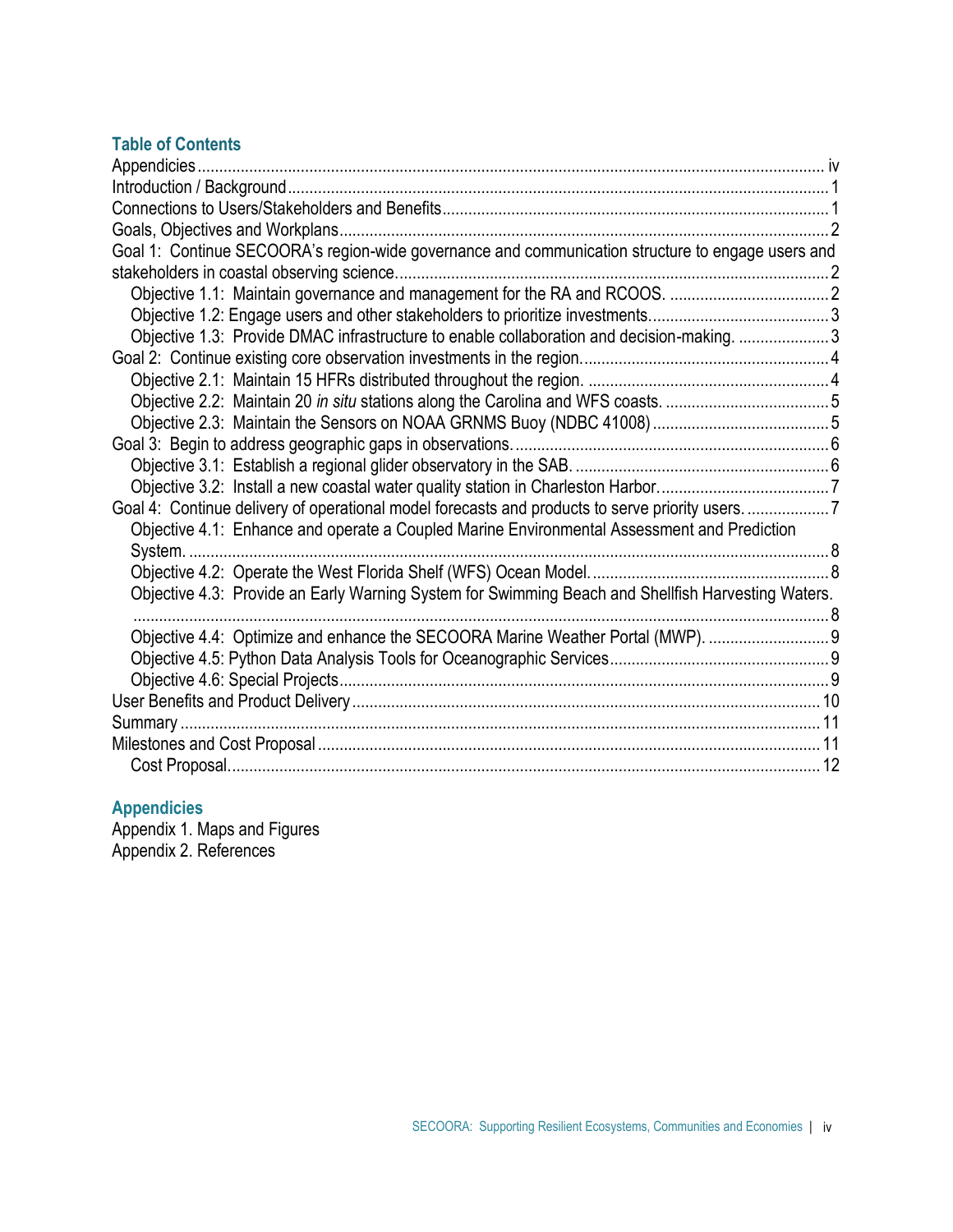# **Introduction / Background**

SECOORA seeks to leverage and augment existing observational, modeling, data management and product assets in the region-capitalizing on nearly two decades of RCOOS experience. This work provides foundational observing, modeling and data management capabilities to predict and support preparedness to changing conditions, thus enabling resiliency. RCOOS assets are used to characterize marine conditions, identify responses to stochastic events, validate existing and developing models, support decision-making and predict and verify short and long-term coastal ocean ecological and physical trends, all of which are necessary to achieve resilient ecosystems, communities and economies. SECOORA will continue engagement with regional partners and end users in the development and enhancement of products and services consistent with priorities identified by assessing their needs.

SECOORA's highest priorities are to continue supporting coastal ocean observing assets and models that provide real-time information to users, and generate long-term datasets necessary to detect, analyze and predict environmental and ecosystem changes in the SE coastal ocean. RCOOS assets to be supported with the funding include:

- 1. Fifteen existing HFR installations throughout the region;
- 2. Twenty existing *in situ* stations along the Carolina and WFS coasts and GRNMS ocean acidification buoy;
- 3. A new coastal water quality and meteorological station in Charleston Harbor;
- 4. A SAB glider observatory; and,
- 5. Models and products, including: a) SECOORA-wide daily N/F system for currents, waves, and primary production, b) downscaling model for the WFS, c) a statistical beach and shellfish water quality prediction; d) an improved SECOORA MWP; e) development of Python data analysis tools; and f) special projects as described in section 4.6.

As shown in Figure 1, SECOORA's proposed activities are structured on IOOS system design and will continue SECOORA's contributions to national and regional components of IOOS. The full-time Executive Director coordinates RA governance and management with a Board comprised of representatives from multiple sectors. Stakeholders are regularly engaged through formal and informal mechanisms that inform SECOORA's priorities. Over 55% of the proposal budget is devoted to observing operations that include HRF systems, gliders and moored and coastal stations, some of which have been in continuous operation for almost 20 years. The proposed investment in DMAC functions will assure IOOS DMAC requirements and standards are met and incorporated into operations. The planned modeling activities are tightly linked to the observing subsystem and support a suite of integrated products and forecasts that address priority stakeholder needs for decision support tools. The proposal team, comprised of 19 principal investigators, represent a broad range of scientific and technical expertise and experience, and are fully capable of implementing the proposed objectives. SECOORA activities are highly leveraged and supported by many partners and stakeholders assuring the available federal funding will have maximum impact, both regionally and nationally. To summarize, the goals, objectives and supporting information of this proposal demonstrates SECOORA's alignment with the requirements of this funding opportunity as well as US IOOS program goals.

# **Connections to Users/Stakeholders and Benefits**

Regional and national stakeholders benefit from an enhanced and sustained RCOOS through easy access to data and information required for safety, commerce, public health and ecosystem management. In October 2014, SECOORA evaluated existing stakeholder needs assessments<sup>1</sup> for the SE, vetted findings with the Board, and confirmed four thematic priority areas on which SECOORA should focus: 1) Ecosystems: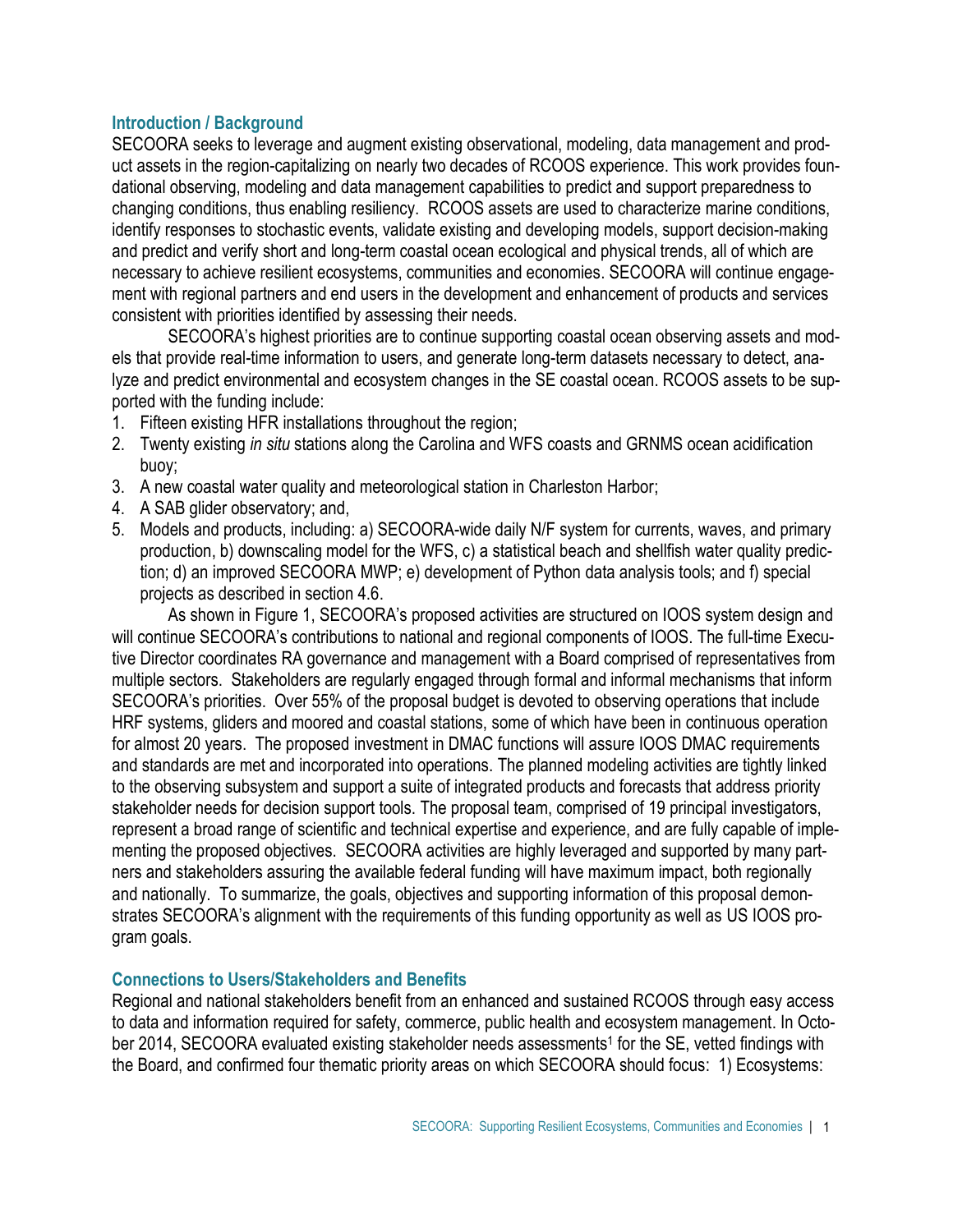Water Quality and Living Marine Resources; 2) Coastal Hazards; 3) Marine Operations; and 4) Climate Variability. The goals and objectives of this proposal reflect and address these priorities.

Our major partners are identified in the Project Summary, and SECOORA also engages stakeholders through participation in regional and national teams, meetings, conferences, science fairs, newsletters and focused workshops as well as collaborations with the other RAs. Several students are directly supported as part of this proposal and many others are engaged by PIs, resulting in significant contribution to development of future scientists. Additionally, SECOORA actively participates in regional groups such as NOAA's Southeast and Caribbean Regional Team (SECART), the Southeast Disaster Recovery Partnership, and the Southeast Ocean and Coastal Acidification Network (SOCAN), which represent key stakeholder groups. Each of these collaborations further leverages SECOORA work and outreach.

# **Goals, Objectives and Workplans**

With the \$2,749,363 funding, SECOORA will implement Goals 1 through 4 to support SECOORA's base capacity. SECOORA will maintain existing infrastructure and, barring significant accidents or failures, will target system uptime of 85%. Unfortunately, Hurricane Irma has significantly impacted a number of observing assets in the region, which will have an impact on our ability to meet this uptime goal. In addition, SECOORA will add new observing infrastructure (Goal 3) needed to fill long-standing gaps in our regional network and build capacity required to ensure SECOORA's long-term viability as a regional enterprise.

SECOORA is a mature RA supporting extensive observing assets (Figure 2), some of which have been in continuous operation since 1998. As one of 11 RAs established through US IOOS, SECOORA coordinates coastal and ocean observing activities, facilitates dialogue among stakeholders, and provides a governance framework that supports regional observing across the linked sub-regions of the SE US, including the WFS, southern and eastern FL, and the SAB. SECOORA seeks to meet SE decision-maker needs for coastal and ocean information by sustaining and advancing the RCOOS through implementation of four goals over the next five years. Objectives and tasks are also included in Table 3, Milestones. For each goal, the objectives, technical approach, data management, and product development are described.

# **Goal 1: Continue SECOORA's region-wide governance and communication structure to engage users and stakeholders in coastal observing science.**

#### Objective 1.1: Maintain governance and management for the RA and RCOOS.

SECOORA's existing membership, governance, management, and communications enterprise uniquely positions SECOORA to coordinate the SE's coastal and ocean observing activities. SECOORA is a nonprofit membership organization with four full-time and one part-time staff who provide program development, data and information management, communications, accounting and other program coordination and management services. Hernandez leads the team and oversees SECOORA staff and operations. Dorton is the RCOOS Manager and DMAC coordinator. Wakely is the Communications Director, leading outreach efforts including web and social media content development. Lee is the Business Manager and Knight is the part-time accountant.

SECOORA is governed by a Board of Directors and [by-laws](http://secoora.org/members/governance/by-laws#navigation) that stipulate both geographic and sector (i.e. academic, private, public/nonprofit) representation. [Members](http://secoora.org/about/membership#navigation) represent a broad range of stakeholders and expertise with interests in the coast and ocean. SECOORA Board of Directors serve three-year terms, with approximately 1/3 of the Board elected annually by the membership. Board responsibilities include oversight of fiscal matters, and development of proposals. As of May 2017, SECOORA is a certified Regional Information Coordination Entity.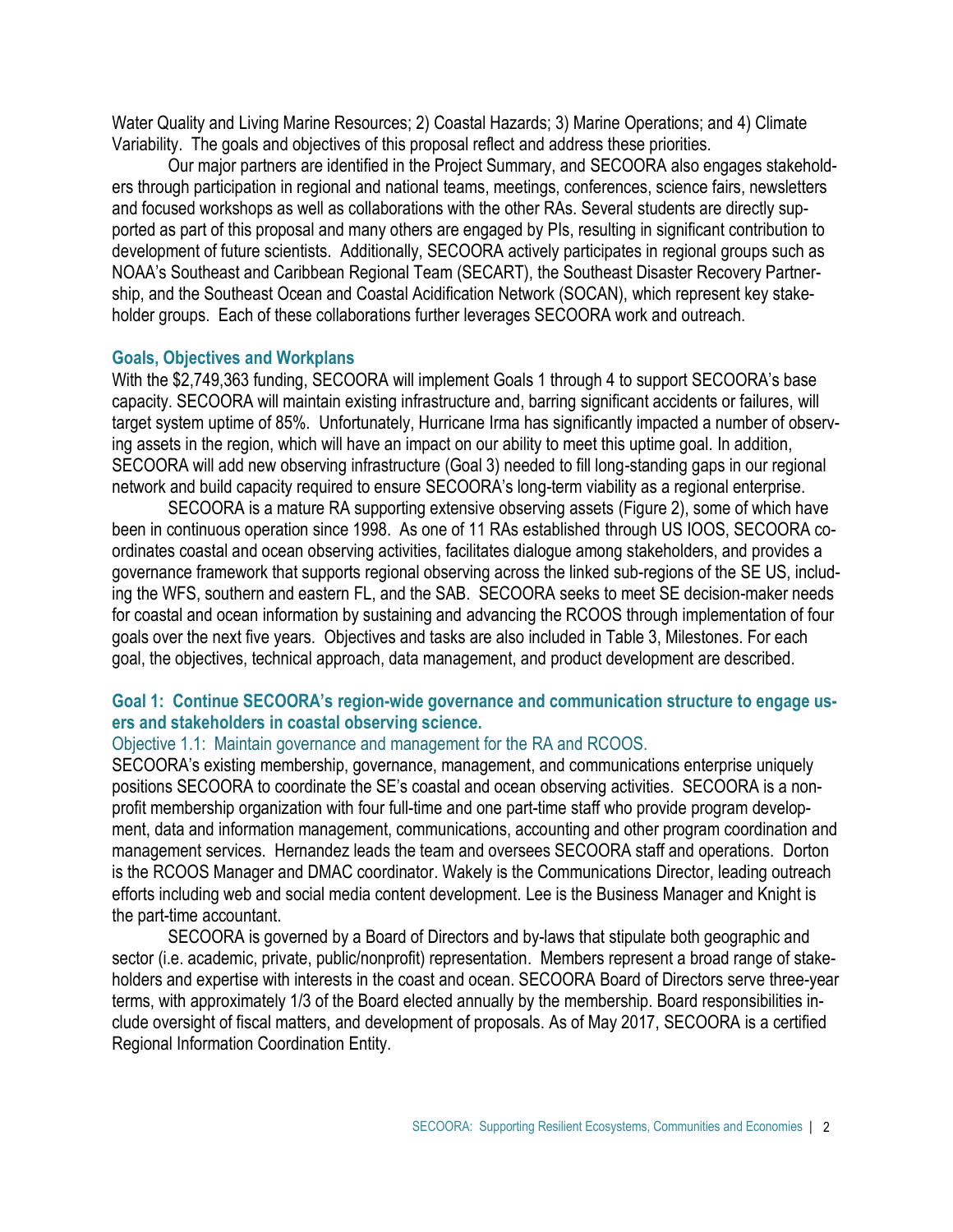#### Objective 1.2: Engage users and other stakeholders to prioritize investments.

All SECOORA members and PIs represent their institutions, peers, and/or interest groups in SECOORA decision-making and serve as ambassadors for SECOORA and IOOS. RA staff, PIs and partners actively engage in local, regional and national stakeholder groups (e.g. NOAA SECART, Florida Atlantic Coast Telemetry (FACT), Integrated Tracking of Aquatic Animals in the GOM (iTAG), local American Meteorological Society, Marine Technology Society, etc.), which help SECOORA establish priorities, identify leveraging opportunities, and reduce redundant efforts in our region. Examples of prioritization activities include: SECOORA leading SOCAN in partnership with NOAA's OA Program; in cooperation with FACT, GA DNR, and the Smithsonian Environmental Research Center, SECOORA members are adding acoustic receivers to moorings in Onslow Bay, NC and northern Long Bay, NC to increase fisheries tracking efforts and fill geographic gaps in the animal telemetry network; and, SECOORA will host the FACT website beginning later this year.

SECOORA uses formal and informal communications to engage members and stakeholders. Communication activities and products include an annual report,<sup>2</sup> informational one-pagers and other print material, presentations at meetings, press releases, e-newsletters and content for website and various social media outlets. Finally, SECOORA regularly surveys<sup>3</sup> users and stakeholders regarding priorities and requirements. These efforts increase stakeholders' awareness of observing activities and their relevance.

#### Objective 1.3: Provide DMAC infrastructure to enable collaboration and decision-making.

SECOORA continues to enhance its DMAC subsystem to improve efficiency, coordination and sustainability of the system as a whole, while maintaining all existing data partnerships. Axiom Data Science, LLC (Axiom) will provide the DMAC infrastructure and management support for SECOORA. Dorton will coordinate the DMAC activities with the Axiom project team (Wilcox, team lead) and SECOORA DMAC will function under the direct supervision of staff. Axiom provides comprehensive technical solutions to meet data management needs, while using open source software resources, high performance computing clusters, and interoperability services. This framework will directly leverage systems, capabilities and lessons learned from ongoing DMAC activities for the Alaska Ocean Observing System, the Central and Northern California Ocean Observing System, and US IOOS. The resulting DMAC system will increase data access and use, and allow SECOORA to rapidly develop new capabilities and tools to meet a variety of user needs.

SECOORA is committed to implementing the standards and guidelines set forth by the US IOOS DMAC subsystem. We will continue to work alongside other RAs, data partners, and the US IOOS program office on the implementation of QARTOD (both technically and by providing feedback on draft manuals), and will participate in all national DMAC efforts and meetings. SECOORA will ensure that all data products are discoverable and broadly accessible to user groups through implementation of standard IOOS services. As data discovery (Open Geospatial Consortium (OGC) Catalog Service for the Web and access systems (OGC Sensor Observation Service, Open-source Project for a Network Data Access Protocol (OpeNDAP), Environmental Research Division's Data Access Program (ERDDAP), OGC Web Mapping Service) evolves, scientific numerical synthesis activities will be accelerated by the availability of larger numbers of high quality data sets that can be operated on in sophisticated ways (visualized, subset and transformed).

Effective Communication with Users and Stakeholders: Axiom will update SECOORA's website in order to maintain a state-of-the-art streamlined platform to distribute information, tools, and products. New applications developed will follow the branded style guide. The Axiom developed framework manages a variety of ocean data types (*in situ*, mobile, and remotely sensed, numerical multidimensional grids, geographic information system, and other structured formats), exposes managed data through interoperability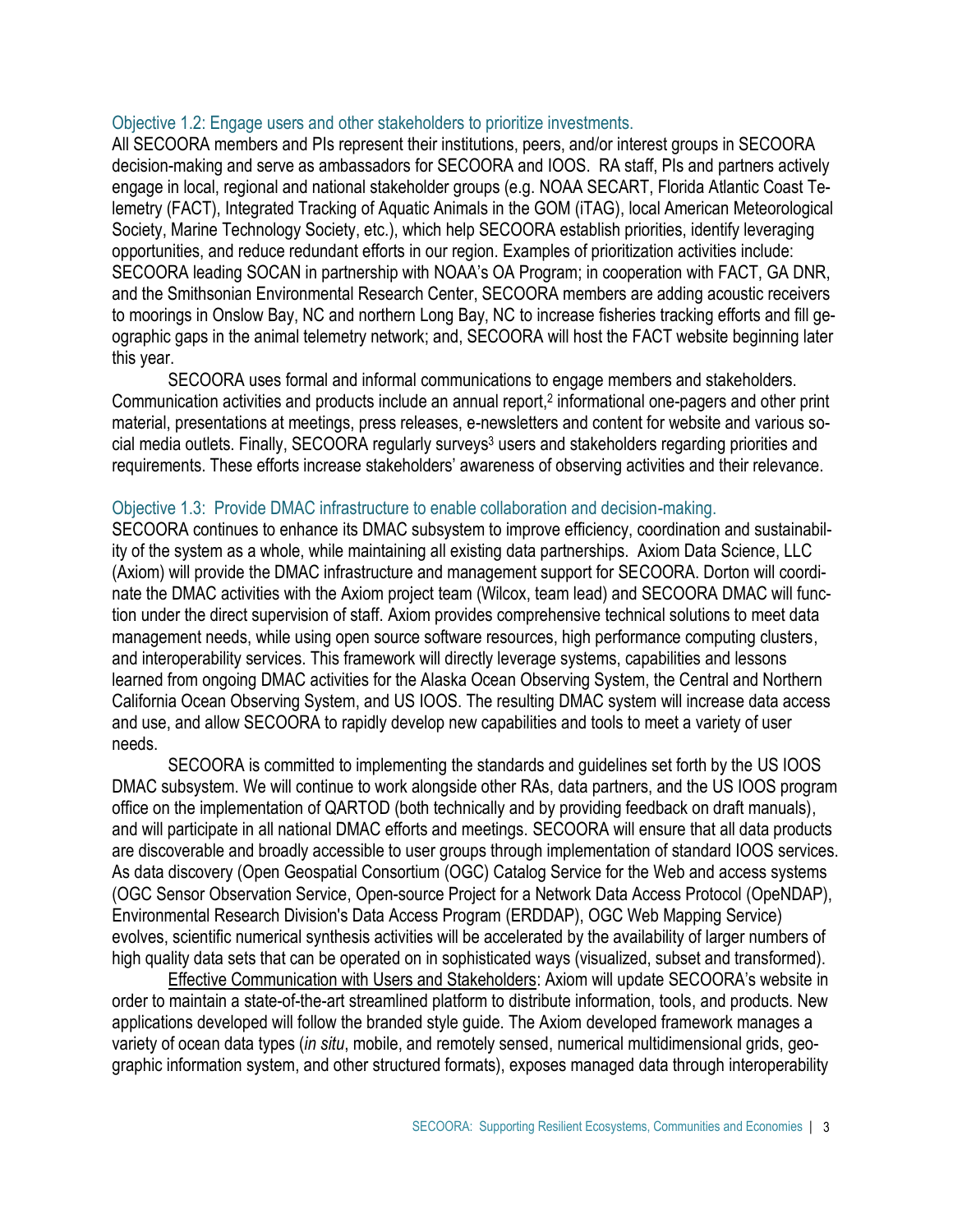systems based on IOOS service standards, and uses several user interface tools that allow data to be discovered and explored by the broader community. Using this framework to power the SECOORA DMAC system will enable the partners to rapidly ingest or connect to data sources relevant to SECOORA and efficiently develop advanced user tools and data products. These data sources include SECOORA-supported assets as well as relevant data from local, state, regional, and federal sources. The proposed efforts will redevelop the current catalog interface to effectively search and query the entire DMAC infrastructure and allow users to find all SECOORA data resources (e.g., buoy, HFR, glider, satellite or model), and immediately be presented with metadata and the ability to extract and visualize the data.

Simplified Coordination and Integration of Data Lifecycle: The data provider relationship facilitates efficient data transfer. For example, *in situ* data providers currently submit their data to NDBC independently; here it is proposed to centralize the NDBC data submission process for data providers that do not have dedicated data management infrastructure through the SECOORA DMAC infrastructure. SECOORA PIs are currently testing Research Workspace, a scientific collaboration platform and data management tool developed by Axiom, to secure and centralize project information from data providers, generate US IOOS compliant metadata, and ultimately elect project profiles and data files for publication on public data portals and catalogs. As this system is refined during Year 2, all SECOORA data providers will participate in Research Workspace. These improvements to the DMAC infrastructure will allow for better quality control, reliable delivery of data and products, archiving to national data centers, distribution of data to NDBC and the World Meteorological Organization Global Telecommunication System, distribution through US IOOS standard services and data formats, and controlled metadata standards and vocabularies. This expertise and infrastructure will also be available to support appropriate inclusion of relevant local, state, and regional data sources not currently discoverable.

DMAC Sustainability: Through Axiom, SECOORA will have access to larger computational and storage resources. This allows processing and integration of larger and more complex datasets into the DMAC system and better positions SECOORA to respond to user requests such as oil spill trajectory modeling<sup>4</sup> . The SECOORA data assembly center, replicated at data centers in Portland, OR and Providence, RI, are designed to be highly redundant to support recovery in the event of a catastrophic failure. All databases and code repositories are backed-up on nightly, weekly and monthly schedules. In-progress development is replicated to source control servers to ensure that source code is preserved. All servers undergo routine maintenance to swiftly address security vulnerabilities. Servers containing source code and databases are located behind an Enterprise level firewall and are physically secure with environmental regulation systems, redundant power and Uninterrupted Power Supply systems in addition to fire suppression.

## **Goal 2: Continue existing core observation investments in the region.** Objective 2.1: Maintain 15 HFRs distributed throughout the region.

HFR arrays currently maintained and operated in the region (Figure 2) map surface currents at high spatial and temporal resolution across the coastal ocean and the outer shelf and slope. These arrays include Coastal Ocean Dynamics Applications Radar (CODAR) and Wellen Radars (WERA), most of which have operated for at least 10 years. Five SECOORA members (UNCCH, USC, UGA SkIO, UM, USF) operate the 15 HFRs which provide surface current data in near real time (NRT) to SECOORA and to the HFR National Network at Scripps Institute of Oceanography (Scripps) and Rutgers through the US IOOS-sponsored HFR Surface Current Mapping Initiative. WERA installations also provide surface wave measurements as a function of position and time over a subset of the domain. Both operational and quality metrics are routinely checked. This includes assessment of daily variations in coverage and uptime using metrics such as database latency, range of coverage, and number of solutions as implemented by the National HFR Network. One-time funds were also provided to replace one UM antenna in Year 2.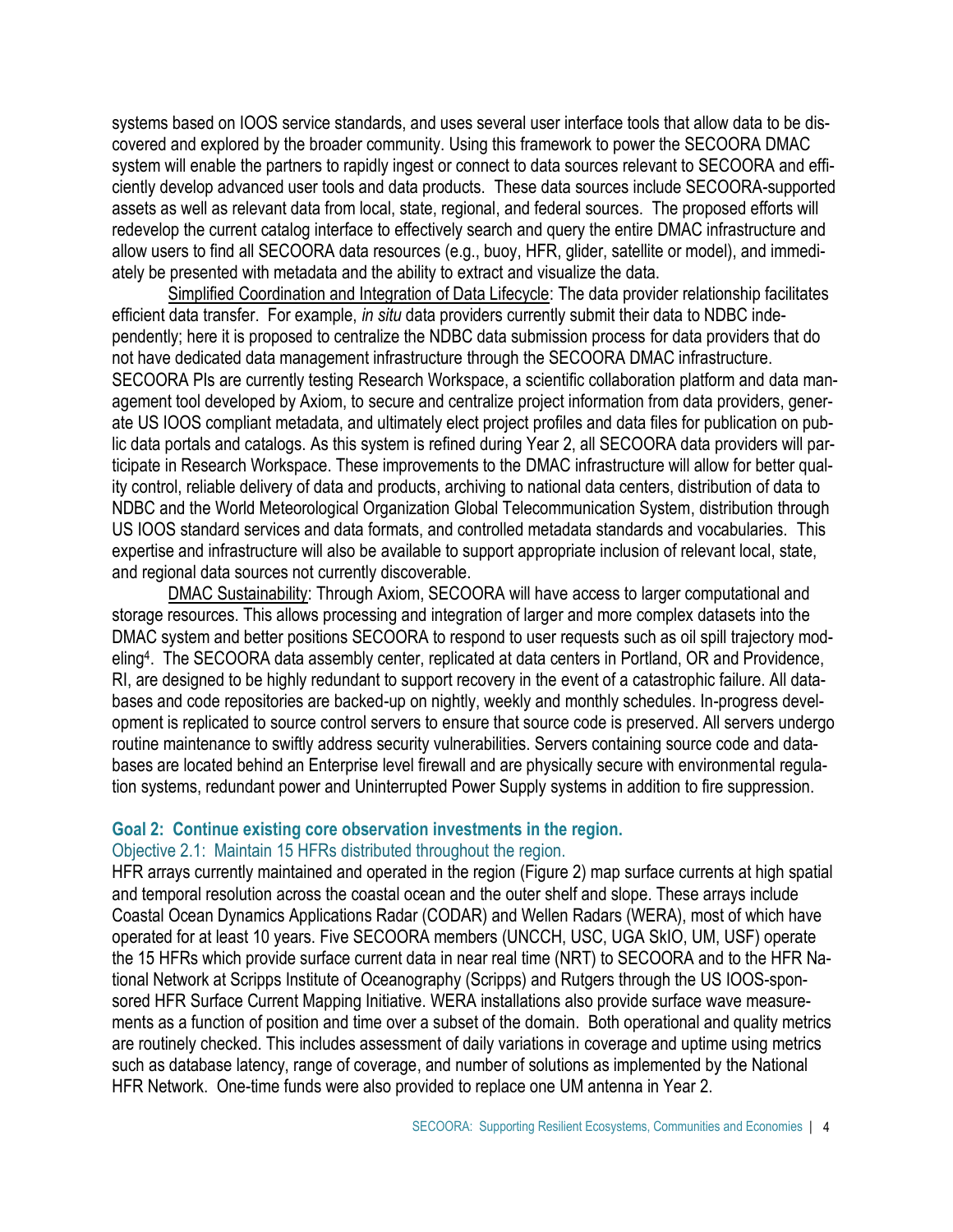## Objective 2.2: Maintain 20 *in situ* stations along the Carolina and WFS coasts*.*

Strategically placed *in situ* arrays address marine user observational needs and provide a critical component in the development, validation and application of state-of-the-art numerical circulation models. The observations and models are part of a coordinated system that informs a variety of scientific exploration and societally relevant (economic and environment) issues. Two institutions (UNCW and USF) will continue to operate and maintain for this five-year proposal 20 *in situ* stations along the coasts of the Carolinas and WFS (Figure 2), several of which have been operational for almost 20 years. USF will sustain four offshore real-time meteorological/oceanographic stations (three buoys, one tower); two non-real-time subsurface stations; and five real-time meteorological and water level stations, some equipped with water temperature and salinity sensors. One coastal station, maintained in partnership with YSI/Xylem, measures water quality variables<sup>5</sup> while another (Big Carlos Pass) includes an acoustic sensor for measuring fish activity. UNCW will sustain nine real-time meteorological/oceanographic stations located offshore of NC and SC. Two of these stations include WaveRider buoys co-located with a meteorological buoy and these are operated and maintained in partnership with USACE and the Coastal Data Information Program (CDIP) at Scripps. One station includes a small co-located mooring with an ADCP/NEMO for the provision of waves and currents. All of these *in situ* stations augment a number of existing real-time observing sites operated by federal and state agencies. At a minimum, the stations are outfitted with sensors that collect wind speed/gust/direction, relative humidity, air temperature, barometric pressure, water temperature and salinity. Some of the stations collect water column temperature, salinity and currents which are important contributions to the validation of forecast models. Table 1 provides the list of variables measured by the *in situ* assets.

The buoy and coastal station designs are robust, with both the Carolinas and WFS arrays surviving prior hurricanes. Moorings and coastal stations are generally deployed for one year with intermediate servicing as needed. This annual schedule requires instrument calibration and repairs, expendables replacement, ship-time, engineering support, and data management support. USF WFS network data telemetry is via the NOAA Geostationary Operational Environmental Satellite (GOES) network and UNCW uses Iridium and cell phone services. UNCW (through Second Creek Consulting) and USF address data management and US IOOS data certification requirements such as QA/QC, data delivery, operational system alerts and system performance monitoring. All data feeds into the SECOORA DMAC system.

#### Objective 2.3: Maintain the Sensors on NOAA GRNMS Buoy (NDBC 41008)

SECOORA continues to support ocean acidification and water quality monitoring at the Gray's Reef National Marine Sanctuary (GRNMS) as part of NOAA's international effort to quantify the effects of ocean acidification on the world's oceans. The sensors deployed at this station include pCo2, pH, dissolved oxygen (DO), turbidity, chlorophyll, salinity and water temperature. UGA and University of Delaware are responsible for the maintenance of the sensors on the buoy and field validation (ground-truthing) respectively. Partners on the GRNMS water quality and ocean acidification buoy include NOAA PMEL and NDBC as well as the USCG.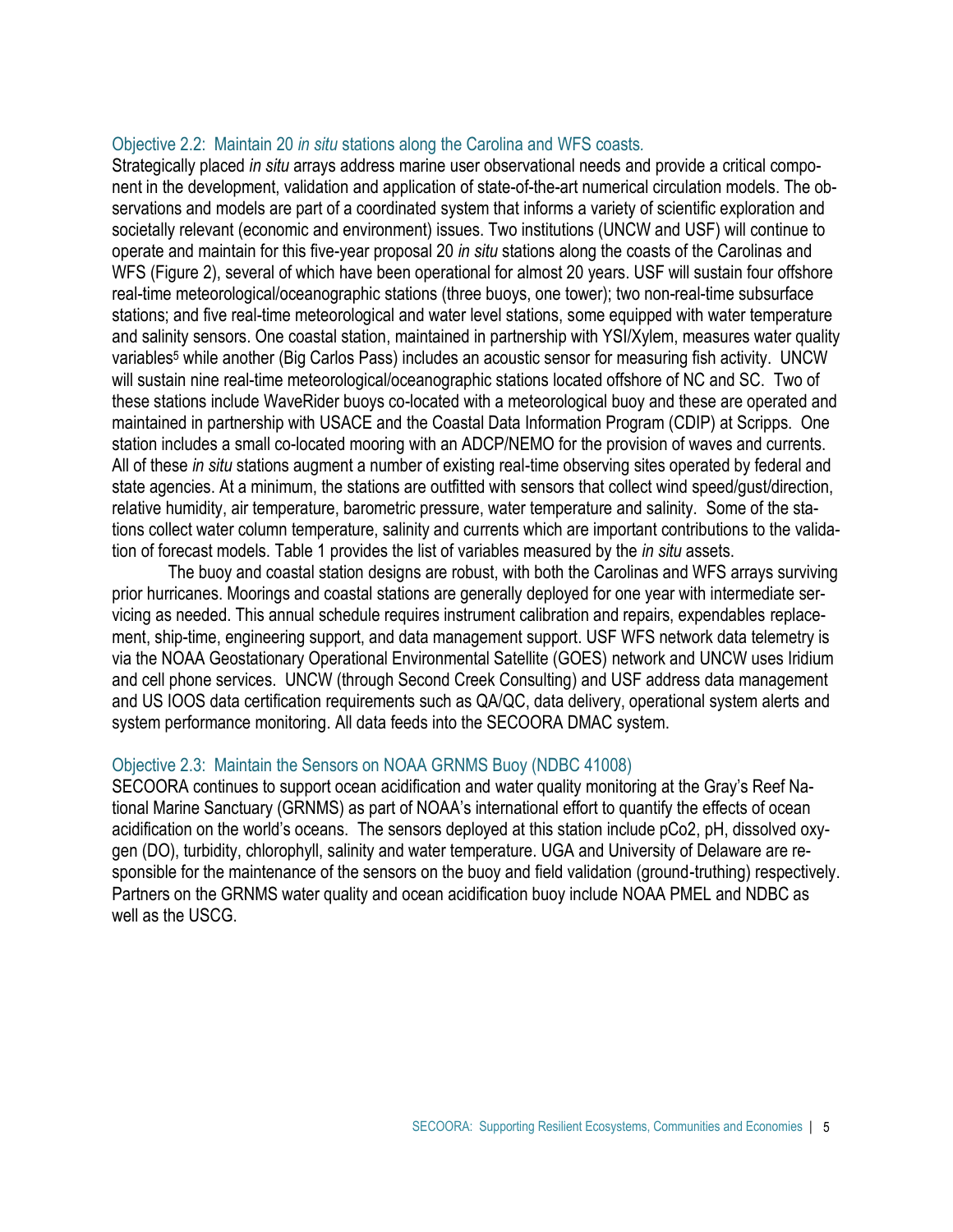#### Table 1. Moored and Coastal Stations

|                                                   | Wind Spd,<br>Gust. Dir. | Air<br>Temp | <b>Barometric</b><br>Pressure | Rel. | SW/LW<br>Humidity Radiation | Water<br>Temp | <b>Currents</b>         | Waves | Cond/<br><b>Salinity</b> | Water<br>Level | Fish<br><b>Acoustic</b><br><b>Sensors</b> |
|---------------------------------------------------|-------------------------|-------------|-------------------------------|------|-----------------------------|---------------|-------------------------|-------|--------------------------|----------------|-------------------------------------------|
| <b>UNCW Moorings</b>                              |                         |             |                               |      |                             |               |                         |       |                          |                |                                           |
| LEJ3 - Outer Onslow Bay                           | X                       | Χ           | X                             | X    |                             | X             |                         |       | X                        |                | X                                         |
| LEJ3Wave                                          |                         |             |                               |      |                             | X             |                         | X     |                          |                |                                           |
| ILM3 - Outer Onslow Bay                           | Χ                       | Χ           | X                             | X    |                             | Χ             |                         |       | X                        |                | X                                         |
| ILM2 - Inshore Onslow Bay                         | Χ                       | Χ           | Χ                             | Χ    |                             | Χ             |                         |       | Χ                        |                | Χ                                         |
| ILM2Wave                                          |                         |             |                               |      |                             | X             |                         | X     |                          |                |                                           |
| SUN2 - Northern Long Bay                          | Χ                       | Χ           | X                             | X    |                             | X             |                         |       | X                        |                | X                                         |
| SUN2Wave                                          |                         |             |                               |      |                             | X             | Χ                       | Χ     |                          |                |                                           |
| CAP2 - Inshore Capers Island                      | X                       | X           | X                             | Χ    |                             | Χ             |                         |       | Χ                        |                |                                           |
| FRP2 - Inshore Fripp Island                       | Χ                       | Χ           | Χ                             | Χ    |                             | Χ             |                         |       | Χ                        |                |                                           |
| <b>USF Moorings</b>                               |                         |             |                               |      |                             |               |                         |       |                          |                |                                           |
| IC10 - WFS Central nearshore                      | X                       | X           | X                             | X    | X                           | X             | X                       |       | X                        |                |                                           |
| C12 - WFS Central offshore                        | Χ                       | Χ           | Χ                             | Χ    |                             | X             | X                       |       | Χ                        |                |                                           |
| C13 - WFS South                                   | Χ                       | Χ           | Χ                             | Χ    |                             | X             | $\overline{\mathsf{x}}$ |       | Χ                        |                |                                           |
| C11 - WFS Subsurface*                             |                         |             |                               |      |                             | X             | Χ                       | X     |                          |                |                                           |
| C15 - WFS Subsurface*                             |                         |             |                               |      |                             | X             | Χ                       | Χ     |                          |                |                                           |
| C21 - Tower                                       | Χ                       | Χ           | X                             | X    |                             | Χ             | X                       | Χ     | Χ                        |                |                                           |
| <b>USF Coastal Stations</b>                       |                         |             |                               |      |                             |               |                         |       |                          |                |                                           |
| <b>Shell Point</b>                                | X                       | X           | X                             | X    |                             | X             |                         |       |                          | X              |                                           |
| Aripeka                                           | X                       | X           | X                             | X    |                             | X             |                         |       |                          | Χ              |                                           |
| <b>Fred Howard State Park</b>                     | X                       | X           | X                             | Χ    |                             |               |                         |       |                          | Χ              |                                           |
| Clam Bayou                                        | Χ                       | Χ           | Χ                             | Χ    |                             | X             |                         |       | Χ                        | Χ              |                                           |
| <b>Big Carlos Pass</b>                            | X                       | X           | X                             | Χ    |                             | X             |                         |       | X                        | X              | Χ                                         |
| *Non real-time station, waves are non-directional |                         |             |                               |      |                             |               |                         |       |                          |                |                                           |

# **Goal 3: Begin to address geographic gaps in observations.**

Although the SE region benefits from a number of legacy subregional observing programs, major gaps remain in the spatial extent of the observatory. SECOORA proposes modest investments to continue buildout of the RCOOS in order to meet priority stakeholder needs.

# Objective 3.1: Establish a regional glider observatory in the SAB.

Shelf circulation and water properties in the SAB are affected by a variety of processes and characteristics that are unique to the region (i.e., broad and shallow shelf, influence of strong boundary currents, strong tidal forcing, distributed river input, passage of powerful tropical storms and hurricanes). Those processes have wide ranges of spatial and temporal scales not easily observed with traditional technology, which has led to a historic lack of information on density stratification<sup>6</sup> and horizontal and vertical structure of biologically relevant variables. *In situ* observations are particularly limited in winter and during storm conditions, when shipboard measurements are difficult to obtain.

Glider data will provide regional 4-D information about temperature, salinity and density structure, and oxygen/turbidity/CDOM/chl-a concentrations. These measurements will be used to 1) investigate hydrography and circulation dynamics, bottom temperatures and cross-shelf pathways between the shelf edge and nearshore; 2) use control theory and ocean models to develop intelligent control capabilities<sup>7</sup> allowing gliders to recognize and correct for fronts and strong currents; 3) prepare glider data for integration into circulation and ecosystem modeling efforts; 4) efficiently deliver information to the modeling community and stakeholders (e.g., bottom temperature maps to NOAA fishery science centers) through SECOORA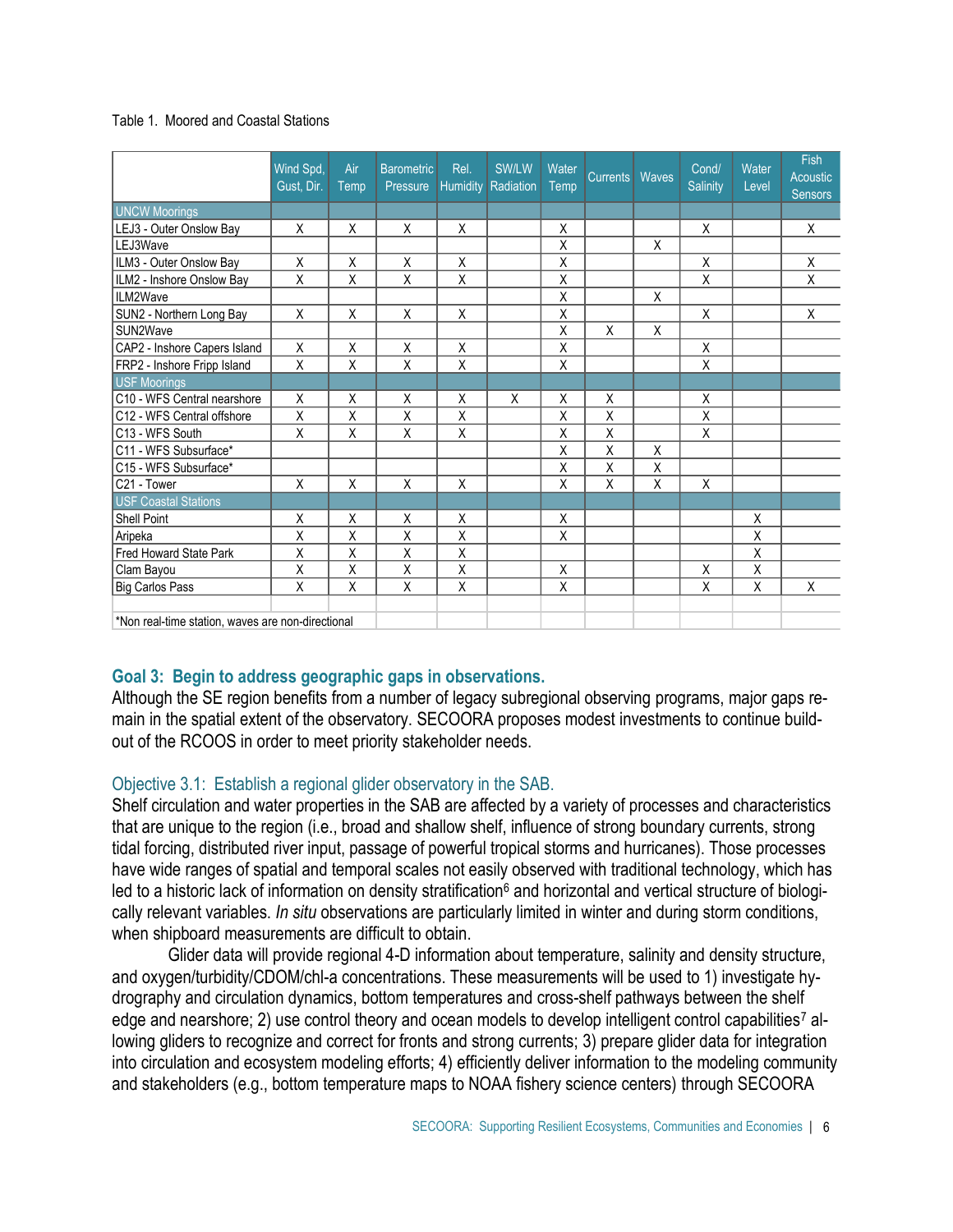DMAC and the IOOS glider data assembly center (DAC); and 5) use this base of regional glider operations for leveraged efforts supported by GRNMS, National Science Foundation, NASA, and state agencies.

In year 2, three gliders from the pool of instruments owned by SkIO, USF, UNC, and NCSU will be deployed from locations in Florida and Georgia on shelf- and shelf-edge sampling missions with northward trajectories. USF and SkIO will deploy two gliders off Cape Canaveral and coastal Georgia, respectively, on shelf survey missions, with operations approximately between the 20m and 50m isobaths. The USF glider will use Gulf Stream currents to survey the shelf edge and Gulf Stream along the entire SAB before recovery off North Carolina. The SkIO month-long glider mission will focus on Gray's Reef National Marine Sanctuary. Multiple gliders will be deployed out of Duke Marine Laboratory and the UNC Coastal Studies Institute near Cape Hatteras with leveraging from SECOORA and NSF-funded work.

These mapping missions will provide spatial coverage for data assimilation and fisheries applications, and will serve as a baseline of operations. Operations will integrate and take advantage of *in situ* and HFR observations, satellite imagery and regional model predictions to optimize glider tracks. All gliders deployed will incorporate Vemco Mobile Transceivers (VMT), acoustic monitoring receivers to track tagged  $fish<sup>8</sup>$  and at least one will be outfitted with an integrated VMT to transmit detections in real time. Acoustic data will be shared with the fisheries research community (Ocean Tracking Network, FL Atlantic Coast Telemetry, iTAG, GRNMS). Collaborative work between oceanographers and engineers at UGA SkIO, Georgia Tech, and NCSU will explore new methods of acoustic telemetry facilitated by autonomous platforms operated using intelligent control strategies.

#### Objective 3.2: Install a new coastal water quality station in Charleston Harbor.

Charleston Harbor is the busiest port in the state of SC, and the second largest in the SE US in cargo tonnage and value. Currently there is no continuous water quality monitoring of the surface and bottom waters in Charleston Harbor. The deepening of Charleston Harbor to accommodate larger vessels has been postponed but may begin by December 2017. The deepening project will take approximately 3 years and could alter salinity regimes and circulation patterns. A before and after dataset will be of great value in assessing project impacts and the data will be useful to recreational and commercial boating interests, scientists, and managers. Coordination with USACE, USCG, SC Port Authority, SC DNR and SC DHEC to identify an observing site will assure stakeholders receive optimal benefits.

SC DNR was able to install the pilings for the water quality station summer 2017. The station, once instrumented, will include a YSI EXO2 data sondes to measure estuarine circulation and water quality dynamics. The sonde will be deployed 0.5m off the bottom and will measure measure water temperature, conductivity/salinity, dissolved oxygen, pH, turbidity, chlorophyll fluorescence, fluorescence of dissolved organic matter (FDOM, a proxy for total dissolved organic carbon) and water depth. Data will be recorded at 15-minute sampling intervals beginning in Year 2 and will be telemetered via NOAA GOES to the NERRS Centralized Data Management Office (CDMO). Data will be QA/QC'd following QARTOD manuals, and delivered via SECOORA DMAC to users.

#### **Goal 4: Continue delivery of operational model forecasts and products to serve priority users.**

A central goal of SECOORA is to develop, in partnership with end users, operational products that will support decision-making. Along with ongoing delivery of the regional model forecasts that fill temporal and spatial gaps in observations, SECOORA will develop and enhance products in collaboration with our partners to support their operational needs. Product delivery plans are included in Table 2 and geographic scope is shown in Figure 2.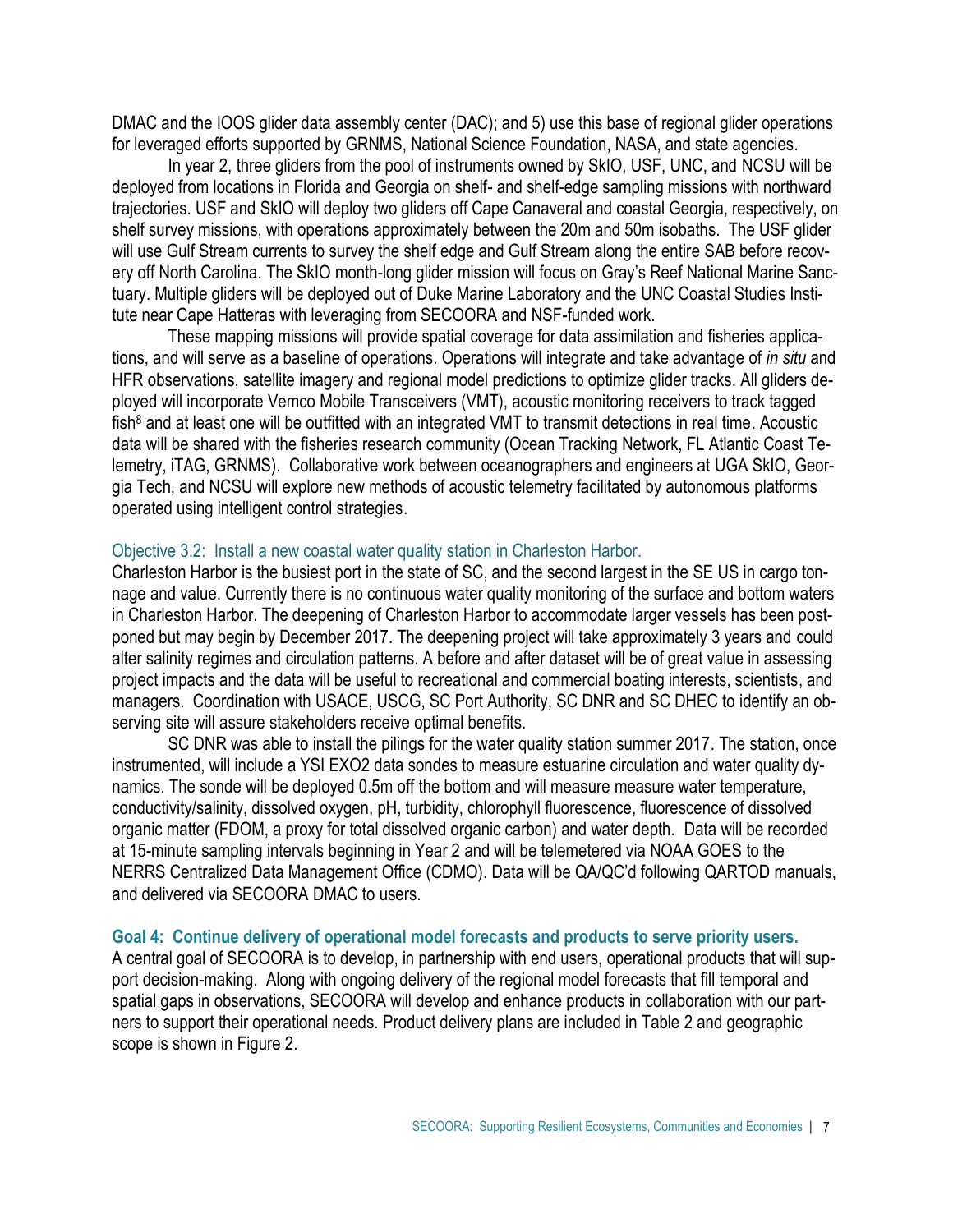Objective 4.1: Enhance and operate a Coupled Marine Environmental Assessment and Prediction System. SECOORA will work with members at NCSU to build off of Year 1 advances, specifically: 1) sustain NCSU's South Atlantic Bight Gulf of Mexico (SABGOM) ocean circulation daily N/F modeling system;<sup>9, 10</sup> 2) refine the full couplings of wave, atmosphere and ocean circulation models, and generate on routine basis regional nowcasts and forecasts of ocean circulation, waves, marine weather, and low trophic level marine ecosystem predictions; 3) continue implementing a routine data assimilation scheme into the prediction system; and, 4) continue model skill assessment for marine environmental variables through appropriate comparisons with independent (non-assimilated) observations (e.g., mooring observations) Working with SAFMC, the team developed the interface between NCSU's oceanographic modeling system and Ecopath as well as other higher trophic level ecological/fishery models. Through this work, SECOORA can implement an advanced regional marine environmental assessment and prediction capability over the entire SECOORA domain with associated error estimates, and update and transmit information to stakeholders in a timely and clear fashion.

# Objective 4.2: Operate the West Florida Shelf (WFS) Ocean Model.

The WFS model focuses on the GOM and provides daily, automated ocean circulation N/F by nesting Finite Volume Coastal Ocean Model (FVCOM) into HYbrid Coordinate Ocean Model (HYCOM). The model simulations are quantitatively gauged against *in situ* observations<sup>11</sup> for the region from west of the Mississippi River Delta to south of the Florida Keys with real time river inflows versus climatology. Previous applications of this model were used to track HABs<sup>12, 13</sup> and predict gag grouper recruitment<sup>14</sup>. This West Florida Coastal Ocean Model (WFCOM), with resolution beginning with that of HYCOM (4km) along the open boundary, includes the various estuaries, telescoping down to 150m in both Tampa Bay and Charlotte Harbor. WFCOM provides the tracking capability for WFS HABs (in collaboration with FWC), and has been used by emergency managers for an oil spill training exercise (for which model simulations were accessed from NOAA GNOME through the NOAA GOODS using THREDDS data server capabilities developed with the assistance of SECOORA DMAC). These multidisciplinary applications will continue to develop new products via stakeholder outreach.

# Objective 4.3: Provide an Early Warning System for Swimming Beach and Shellfish Harvesting Waters.

There are currently no widely-available tools to explore the likely effects of changing land-use practices and climate change scenarios on bacteria pollution in the coastal areas of NC, SC, and FL. Building on existing SECOORA, NOAA, EPA, USGS and state-supported coastal and ocean observing efforts and SECOORA and EPA modeling efforts, Year 2 work will enhance existing decision support tools currently in operation in the Long Bay region of SC, Sarasota Beach region of FL, the Chesapeake Bay, and under development for the Charleston Harbor region of SC, and adapt them for multiple management uses in selected areas of NC (Figure 3). Specifically, Year 2 efforts will: 1) Expand on an existing decision support tool that couples rainfall, water temperature, wind, tide, and salinity data (provided by the NWS, ocean observing systems, and state programs) with direct measures of *Enterococcus* concentrations to provide daily forecasts of bacteria concentration for 38 separate locations along the Myrtle Beach, SC Grand Strand and Sarasota, FL swimming beaches (Figures 3a and b) and under development for the Charleston Harbor region of SC; 2) Refine a prototype tool previously developed to predict fecal coliform levels in SC shellfish harvest areas of Murrells Inlet, SC and expand it for use in selected areas of SC and NC. One key advancement will be the inclusion of radar derived as well as point (gauge) precipitation data; and, 3) Working conjunction with the SECOORA Marine Weather Portal project (Objective 4.4), support integration of developed tools into existing How's the Beach web and mobile app, and into the enhanced Marine Weather Portal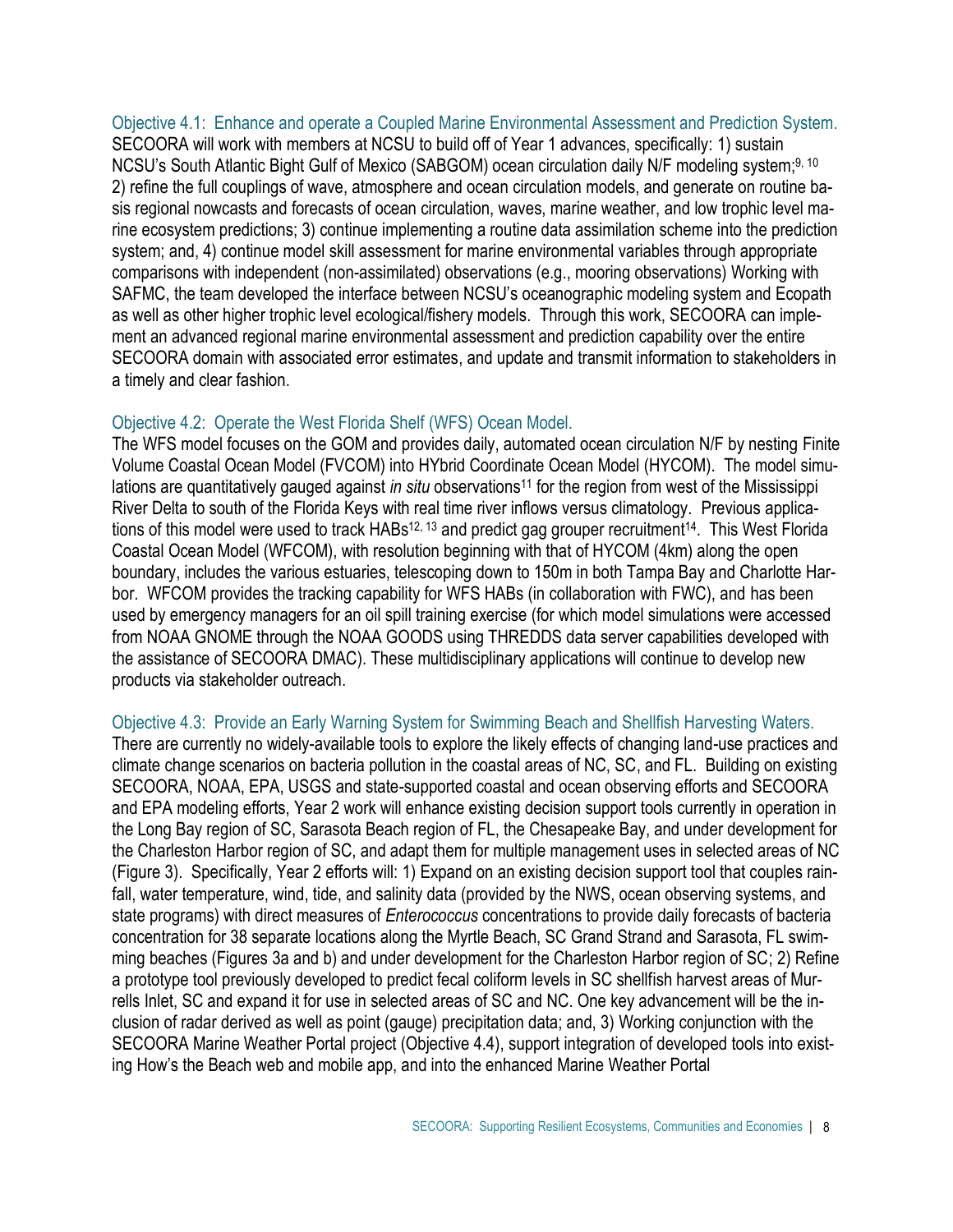# Objective 4.4: Optimize and enhance the SECOORA Marine Weather Portal (MWP).

The MWP is the most viewed product on the SECOORA website. NOAA's NWS offices within the eastern and southern regions (SECOORA and GCOOS RA domains) were engaged in the Year 1 MWP redevelop-ment efforts and many offices are pushing users to the new site [\(http://mwp.secoora.org\).](http://mwp.secoora.org)/) This project will leverage resources from UNCW, USC, Second Creek Consulting, SECOORA, state and local resource management and public health agencies, NWS, and NOAA's Office for Coastal Management / NERRS. Year 2 MWP tasks include: 1) incorporation of new NWS map products such as Hurricane Threats and Impacts and Storm Surge; 2) work with NWS offices to evaluate the use of NOAA NowCoast for the provision of forecasts, watches, and warning (does NowCoast provide stable, consistent products that can be relied upon during severe storms and tropical cyclones); 3) evaluate SECOORA beach water quality products with NWS offices for inclusion in the MWP (Objective 4.3); and, 4) MWP project team members will conduct stakeholder engagement interviews in the southeast region to assess the utility and functionality implemented in Year 1.

# Objective 4.5: Python Data Analysis Tools for Oceanographic Services

Data analysis tools for oceanographic services are being developed by Filipe Fernandes. These tools will support: 1) ongoing development of the IOOS data discovery and access tools and demonstrations as part of the redevelopment of the IOOS.noaa.gov, IOOS.US, and ioos.github.io web pages; and, 2) ongoing development and maintenance of several open source software packages that are crucial to the US IOOS DMAC enterprise. The primary objectives of this work are: 1) Support the evaluation and enhancement of interoperability services and tools that serve the US IOOS data discovery capabilities, binding data discovery to data access services, and data access; 2) In support of the US IOOS Catalog, continue developing software packages developed by RPS/ASA that are important to the US IOOS enterprise; 3) Continue to support best practices for open source software development to bolster the US IOOS/ASA investment by engaging the larger open source community; and 4) Perform documentation/planning/testing to further mature the projects and maximize the likelihood of external contributions.

# Objective 4.6: Special Projects

Total Water Initiative: SECOORA has received funding in Year 2 for a 1 year special project led by Fathom Science, LLC. In this project, the team from Fathom Science will work with [RPS/ASA,](http://www.asascience.com/) the NOAA/NOS water team and NOS leadership to port a prototype operational ocean prediction system to the Amazon cloud computing infrastructure. The effort will support NOAA's total water initiative, which calls for partnerships across multiple sectors to predict and deliver water information to meet the needs of users. NOAA is supporting this effort through leveraging the resources of the NWS National Water Center to provide next-generation, science-based water information and decision support services. The specific goals of the project to be led by Fathom Science include: 1) Host project meetings with the NOS team and RPS/ASA to discuss expectations for cross-NOS collaboration and reporting; 2) Collaborate with the cyberinfrastructure team at RPS/ASA to explore the utility of Amazon cloud-computing infrastructure in coastal ocean modeling; and 3) Document procedures and lessons learned in porting a prototype operational ocean prediction system to Amazon cloud-computing infrastructure.

Data61: SECOORA will foster a collaborative effort between Data61 and the US Geological Survey (USGS) to enable dynamic WMS services in TerriaJS for USGS. This funding is specific to Phase 1 of the project. Data61 will develop the following features for TerriaJS: 1) Display WMS layers from climate, atmospheric and ocean model products served by sci-wms, ncWMS and ncWMS2. These WMS layers are created dynamically using WMS extensions. Specifically, [http://sci-wms.github.io/sci-wms/docs/advanced.html#wms-](http://sci-wms.github.io/sci-wms/docs/advanced.html#wms-extensions)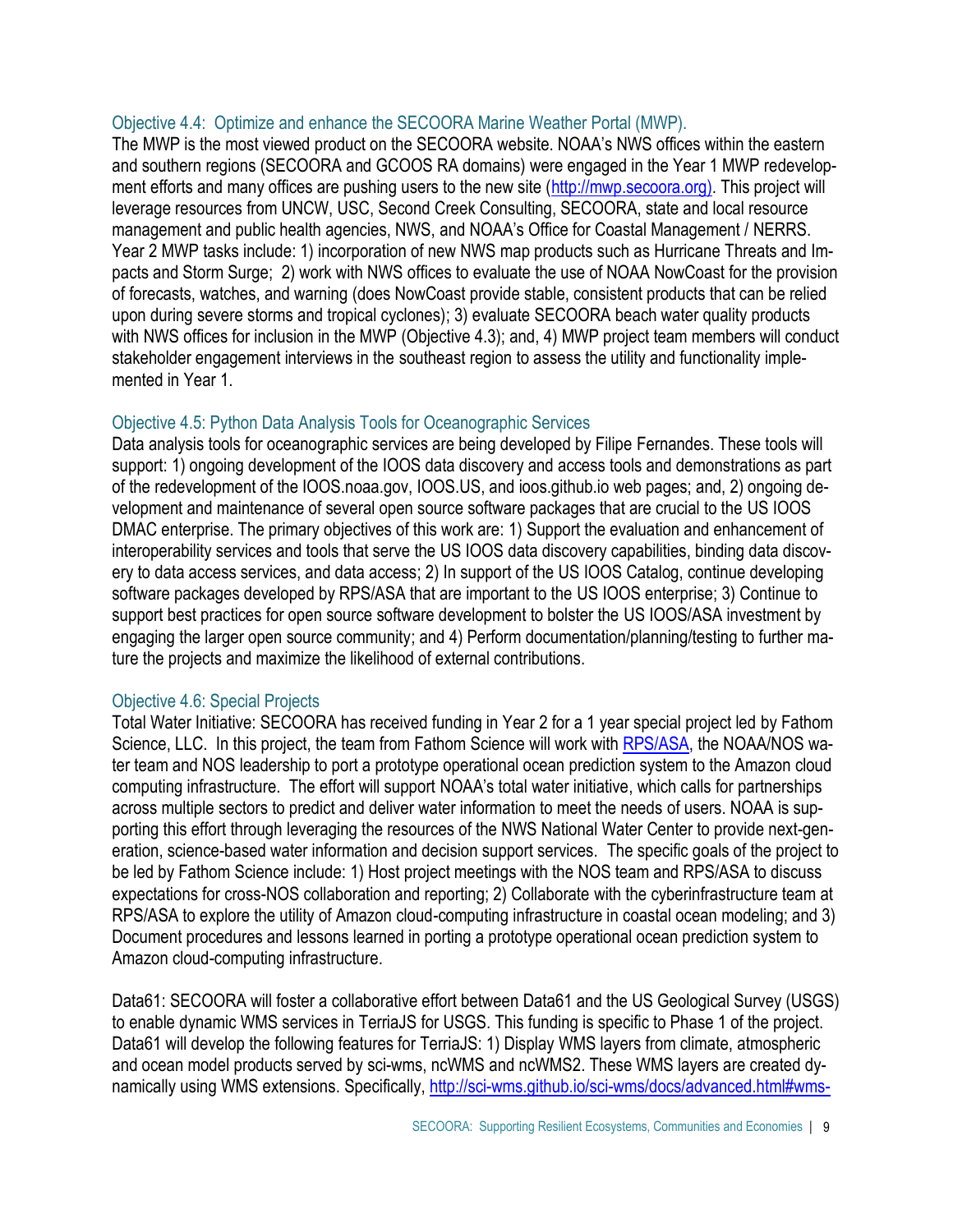[extensions](http://sci-wms.github.io/sci-wms/docs/advanced.html#wms-extensions) and [http://www.resc.rdg.ac.uk/trac/ncWMS/wiki/WmsExtensions;](http://www.resc.rdg.ac.uk/trac/ncWMS/wiki/WmsExtensions) 2) Adding widgets that are required for the user to select these WMS extension parameters interactively from the application: 3) adding the following WMS parameters needed to control models results: elevation, styles, and color scale range: 4) if time allows, add other parameters such as vector scale, vector step, color bands, and log scale; and, 5) if time allows, improve the slider to allow user specified time period to be displayed.

NOS Web Camera Applications Testbed (WebCAT): SECOORA received NOS special funding in Year 2 for a collaborative effort between multiple NOAA partners including NOS CO-Ops, IOOS, and OCM, and NWS, USGS, SECOORA, Axiom and Surfline/Wavetrak, Inc. Surfline will install webcams for the NOS WebCAT project. Imagery from these cameras will be used for monitoring transportation and commerce, validating rip current and wave run-up models for preparedness and risk reduction, and counting fauna to support stewardship of coastal resources. Specific deliverables include: 1) installation of 5 webcams at SECOORA stakeholder priority locations; 2) real-time streaming of data; 3) archives of webcam data, and; 4) a community workshop.

Increasing awareness of Ocean Acidification in the Southeast: The Southeast Ocean and Costal Acidification Network (SOCAN) was established in fall 2014 through a partnership between NOAA's Ocean Acidification Program (OAP) and SECOORA. With funding in Year 2, SOCAN will: 1) continue to fund a part-time program coordinator; 2) focus efforts on stakeholder engagement and outreach, organizing stakeholder workshops in each of the Southeast states; 3) increase capacity building efforts, including web development and establishing a membership network; and, 4) facilitate the publication of a series of papers on acidification in the Southeast.

# **User Benefits and Product Delivery**

SECOORA's approach to developing end-user applications begins with identification and engagement of local, regional, and national partners who have articulated a need that can be addressed through coastal ocean observations or applications. Partners are engaged to develop specifications that guide the product and service development effort. End-users participate in the design, development, and validation of such products. Each product or service to be developed under this proposal has a clear link between specific stakeholders and specific SECOORA-supported observation, model, or prediction data. SECOORA ensures that proper and complete metadata are generated, collected and maintained, and that products are made available to the wider user community through commonly used dissemination protocols via SECOORA DMAC system. All observational data, maps, models and other coastal and ocean observing information and products are easily accessed via the SECOORA website, social media outlets, and enewsletters.

Our product delivery plans are tailored to meet users needs and provide important benefits. All SECOORA generated data is delivered through a variety of web services and webpages, and benefits include support for NOAA NWS marine weather forecasts and marine hazards advisories, USCG SAR operations, and USACE modeling and sediment management applications. Data and data products also support ecosystem management and fisheries stakeholders. Resource managers, recreational anglers and commercial fishers will benefit from improved efficiency in catching target species and less fuel usage. SECOORA's rich data repository also allows stakeholders to access historic data. Examples of uses of this archived data include: 1) informing managers and the public of the paths and intensities of past tropical storm systems and coastal water levels associated with these events; 2) visualizing when and where pol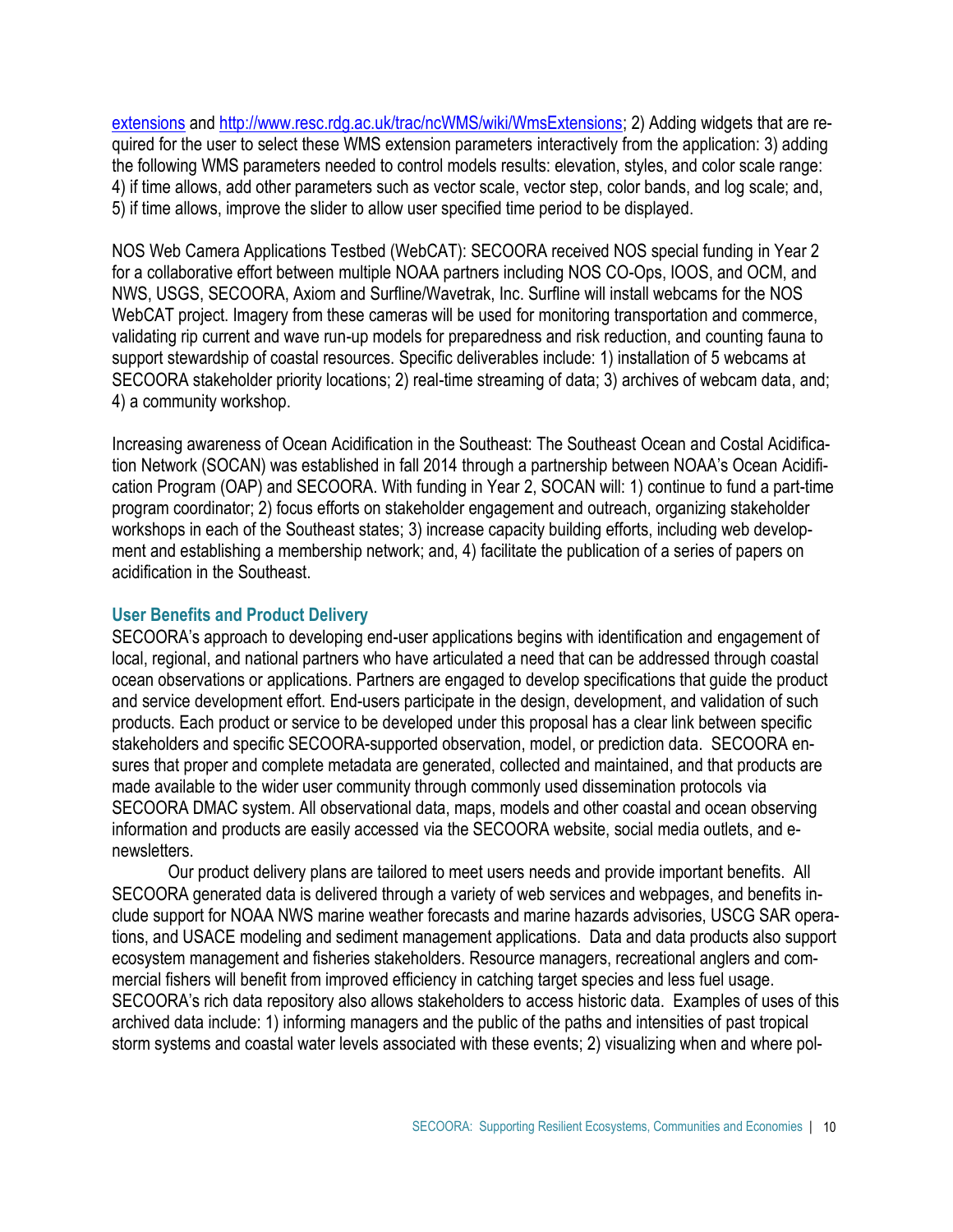luted water could move into coastal areas; and 3) providing data to inform climate vulnerability assessments. Table 2 outlines additional delivery plans for products included in this proposal and Figures 2 and 3 in Appendix 1 show observing locations and areal extent of products included in this proposal.

|                                                                                            | Goals and Objectives        | Delivery Plans and Users:                                                                 |  |  |  |
|--------------------------------------------------------------------------------------------|-----------------------------|-------------------------------------------------------------------------------------------|--|--|--|
| Continue delivery of operational model forecasts and products to serve priority users<br>4 |                             |                                                                                           |  |  |  |
| 4.1                                                                                        | Coupled Marine Envi-        | N/F model results served via web services. Stakeholder groups include USCG, NOAA          |  |  |  |
|                                                                                            | ronmental Assessment        | NMFS, NOAA OR&R, Bureau of Ocean Energy Management, NC DENR, SC DNR, GA                   |  |  |  |
|                                                                                            | and Prediction System       | DNR, FL FWC, NWS and SAFMC.                                                               |  |  |  |
| 4.2                                                                                        | <b>West Florida Coastal</b> | N/F model results served via web services. Stakeholder groups include USCG, FL            |  |  |  |
|                                                                                            | Ocean Model                 | FWC, recreational mariners, NOAA Office of Response and Recovery.                         |  |  |  |
| 4.3                                                                                        | Advisory System for         | Smartphone apps and web services. Products include nowcast tools and forecasting          |  |  |  |
|                                                                                            | Beach and Shellfish         | products derived by coupling the nowcasting tools and climate change model scenarios.     |  |  |  |
|                                                                                            | Waters                      | User groups, including resource managers, public health officials, and representatives    |  |  |  |
|                                                                                            |                             | of potentially vulnerable populations will be convened to provide guidance, input and re- |  |  |  |
|                                                                                            |                             | view in support of tool development.                                                      |  |  |  |
| 4.4                                                                                        | Marine Weather Portal       | Served via web services. Project personnel will work with NWS offices to provide itera-   |  |  |  |
|                                                                                            | (MWP)                       | tive feedback on the enhanced product. Users include the marine stakeholder commu-        |  |  |  |
|                                                                                            |                             | nity (fishermen, boaters, NWS, beachgoers).                                               |  |  |  |

#### Table 2. Product Delivery Plans and Users

## **Summary**

The proposed \$2,749,363 funding will support the core RCOOS framework which provides:

- Regional coverage over a geographically large and diverse section of the US coastal ocean;
- Stakeholder engagement relative to RCOOS components, including moorings and coastal stations, HFR, and model data on which citizens, decision-makers, and scientists have come to depend;
- Cross-state and intra-regional cooperation; and,
- Maintenance of critical in-water infrastructure, data flow from offshore to the web, and proven technical capabilities and experience in operational coastal ocean observing.

As a mature RA in a region with significant observing gaps, SECOORA must balance maintenance, filling important gaps in observations and creating new connections to users through thoughtful expansion of products and services to build-out the RCOOS. The proposed activities will deliver stakeholders the ongoing observations and modeling products they rely on, and new integrative project components that leverage existing SECOORA efforts (observations, models and DMAC) to create new and exciting opportunities. For example, the glider observatory will use SECOORA HFR data and circulation N/F model predictions to optimize glider data collection, which will then be assimilated into the newly enhanced regional modeling N/F system and inform fisheries managers. The MWP, regional ocean model, WFS model and shellfish and beach advisories will incorporate SECOORA data streams to improve decision-making. The DMAC system will enable users and stakeholders to combine various components of the SECOORA network in novel ways. By creating synergies, adding new capabilities in an intelligent way and supporting core operations, SECOORA will continue to lead observing science in the SE.

# **Milestones and Cost Proposal**

Table 3. Goals, Objectives/Milestones and Schedule

| <b>Goals and Objectives</b>                                                                                                                          |  |  | 2016-2017 (Quarter) |  |  |  |  |
|------------------------------------------------------------------------------------------------------------------------------------------------------|--|--|---------------------|--|--|--|--|
|                                                                                                                                                      |  |  |                     |  |  |  |  |
| Goal 1: Continue SECOORA's region-wide governance and communication to manage RA and engage users and stakehold-<br>ers in coastal observing science |  |  |                     |  |  |  |  |
| Maintain governance and management for the RA and RCOOS                                                                                              |  |  |                     |  |  |  |  |
| Engage users and other stakeholders to prioritize investments                                                                                        |  |  |                     |  |  |  |  |

SECOORA: Supporting Resilient Ecosystems, Communities and Economies | 11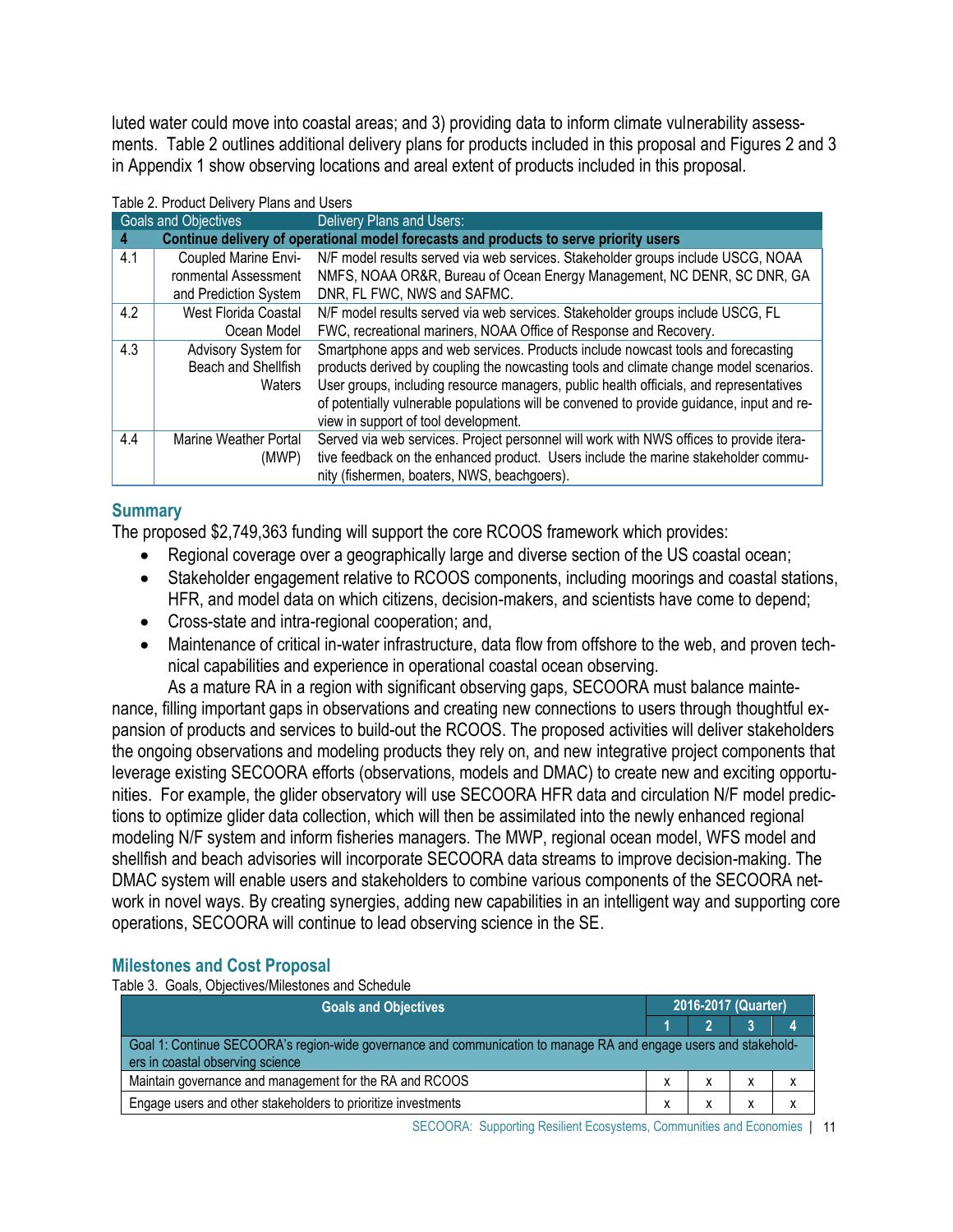| <b>Goals and Objectives</b>                                                                       |   |              | 2016-2017 (Quarter) |   |  |  |  |
|---------------------------------------------------------------------------------------------------|---|--------------|---------------------|---|--|--|--|
|                                                                                                   |   | $\mathbf{2}$ | 3                   | 4 |  |  |  |
| Maintain and operate DMAC                                                                         | x | x            | x                   | X |  |  |  |
| Goal 2: Maintain existing core observation investments in the region                              |   |              |                     |   |  |  |  |
| Maintain 15 HFR distributed throughout the region                                                 | X | X            | X                   | X |  |  |  |
| Maintain 21 in situ stations along the Carolina and WFS coasts                                    | x | X            | x                   | x |  |  |  |
| Maintain the Sensors on NOAA GRNMS Buoy                                                           | X | х            | x                   | X |  |  |  |
| Goal 3: Begin to address geographic gaps in observations                                          |   |              |                     |   |  |  |  |
| Establish a regional glider observatory in the SAB                                                | x | x            | X                   | Х |  |  |  |
| Install a new coastal water quality and metrological station in Charleston Harbor, SC             | X | x            | x                   | X |  |  |  |
| Goal 4: Continue delivery of operational model forecasts and products to serve priority users     |   |              |                     |   |  |  |  |
| Enhance and operate a Coupled Marine Environmental Assessment and Prediction System for<br>the SE | x | X            | x                   | X |  |  |  |
| Operate the West Florida Shelf Ocean Model                                                        | X | X            | X                   | X |  |  |  |
| Provide an Early Warning System for Swimming Beach and Shellfish Harvesting Waters                | X | X            | x                   | X |  |  |  |
| Optimize and enhance the SECOORA MWP                                                              |   |              | X                   | X |  |  |  |
| Python Data Analysis Tools for Oceanographic Services                                             | X | X            | X                   | X |  |  |  |
| Special Projects                                                                                  | x | X            | x                   | X |  |  |  |

Cost Proposal. Summarized costs of this 2017-2018- effort are in Table 4. \$2,749,363 will support Goals 1 through 4, however operational readiness and uptime of various observations will be significantly impacted at this funding level. All components of this effort are leveraged; however it is difficult to provide exact dollar values on contributions. Most of the observing assets were purchased with non-IOOS funds, and ongoing maintenance is subsidized by other grants. The same is true of most of the modeling work, i.e. models were initially developed with other funds. Five percent of the SECOORA Executive Director's and Communications Director's salary is supported from member dues, as is a portion of their travel. Finally, a number of PIs are working at very subsidized or no cost.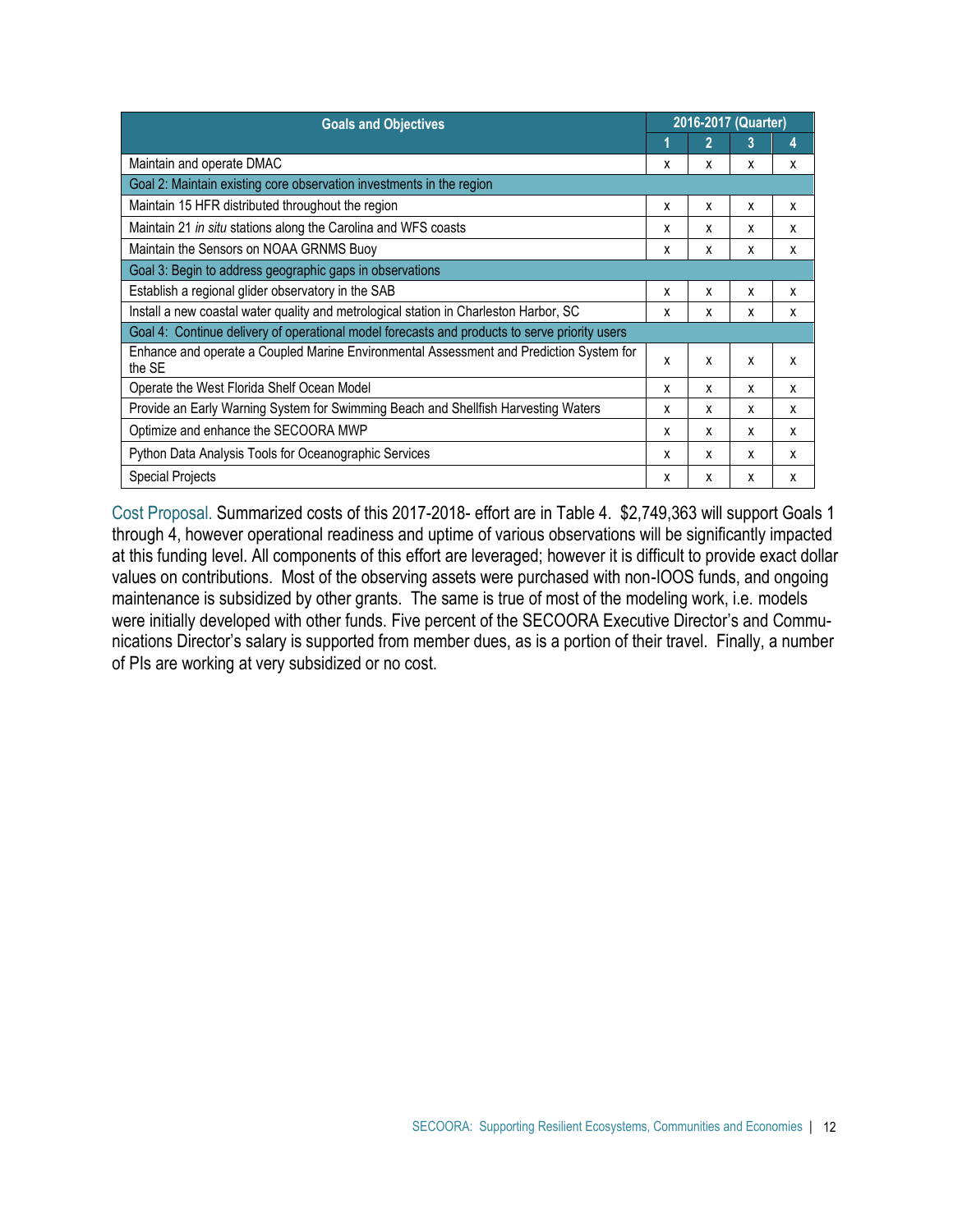| Obj.             | <b>PI/Contractor</b>                                 | Inst.                                   | YR <sub>2</sub> |
|------------------|------------------------------------------------------|-----------------------------------------|-----------------|
| Goal 1           | <b>Governance, Outreach &amp; DMAC</b>               |                                         |                 |
| $1.1 - 2$        | Hernandez (Gov.&Out.)                                | <b>SECOORA</b>                          | 525,159         |
| $\overline{1.3}$ | Wilcox (DMAC)                                        | Axiom                                   | 209,716         |
|                  | Goal 1 Sub-total                                     |                                         | 734,875         |
| Goal 2           | <b>Maintain existing core observations</b>           |                                         |                 |
| $\overline{2.1}$ | <b>High Frequency Radars</b>                         |                                         |                 |
|                  | Shay                                                 | <b>UM</b>                               | 163,520         |
|                  | Voulgaris                                            | <b>USC</b>                              | 91,800          |
|                  | Savidge                                              | <b>UGA/SkIO</b>                         | 91,800          |
|                  | Seim                                                 | <b>UNCCH</b>                            | 110,160         |
|                  | Weisberg                                             | <b>USF</b>                              | 128,520         |
|                  | Sub-total HFR                                        |                                         | 585,800         |
| 2.2              | <b>Moored &amp; Coastal</b>                          |                                         |                 |
|                  | Leonard (Carolinas)                                  | <b>UNCW</b>                             | 372,300         |
|                  | Weisberg (WFS Moor.)                                 | <b>USF</b>                              | 250,380         |
|                  | Luther (WFS Coastal)                                 | <b>USF</b>                              | 51,000          |
| 2.3              | <b>GRNMS Buoy</b>                                    |                                         |                 |
|                  | Noakes (Gray's Reef)                                 | <b>UGA</b>                              | 24,968          |
|                  | Cai (Gray's Reef)                                    | <b>UDEL</b>                             | 29,039          |
|                  | <b>Sub-total Moored &amp; Coastal &amp; GRNMS</b>    |                                         | 727,687         |
|                  | Goal 2 Sub-total                                     |                                         | 1,313,487       |
| Goal 3           | Address geographic gaps in observations              |                                         |                 |
| $\overline{3.1}$ | <b>Gliders</b>                                       |                                         |                 |
|                  | Edwards                                              | <b>UGA/SkIO</b>                         | 22,473          |
|                  | Zhang                                                | <b>GA Tech</b>                          | 20,632          |
|                  | Seim                                                 | <b>UNCCH</b>                            | 25,082          |
|                  | He                                                   | <b>NCSU</b>                             | 22,053          |
|                  | Lembke                                               | <b>USC</b>                              | 24,332          |
|                  | Hernandez                                            | <b>SECOORA</b>                          | 38,428          |
|                  | <b>Sub-total Gliders</b>                             |                                         | 153,000         |
| $\overline{3.2}$ | Sanger (Chas. Harbor)                                | <b>SCDNR</b>                            | 15,000          |
|                  | Goal 3 Sub-total                                     |                                         | 168,000         |
| Goal 4           | Continue delivery of operational models and products |                                         |                 |
| 4.1              | He (Regional Model)                                  | <b>NCSU</b>                             | 132,600         |
| 4.2              | Weisberg (WFCOM)                                     | USF (Funding included in Objective 2.2) |                 |
| 4.3              | Porter (Beach/Shellfish)                             | <b>USC</b>                              | 102,000         |
| 4.4              | Leonard/Dorton (MWP)                                 | UNCW/SECOORA                            | 26,901          |
| 4.5              | Fernandes (Python Tools)                             | <b>Brazil</b>                           | 63,390          |
| 4.6              | <b>Special Projects</b>                              | Various                                 | 208,110         |
|                  | Goal 4 Sub-total                                     |                                         | 533,001         |
|                  | <b>GRAND TOTAL</b>                                   |                                         | \$2,749,363     |

#### Table 4. Costs by Objective, PI and Institution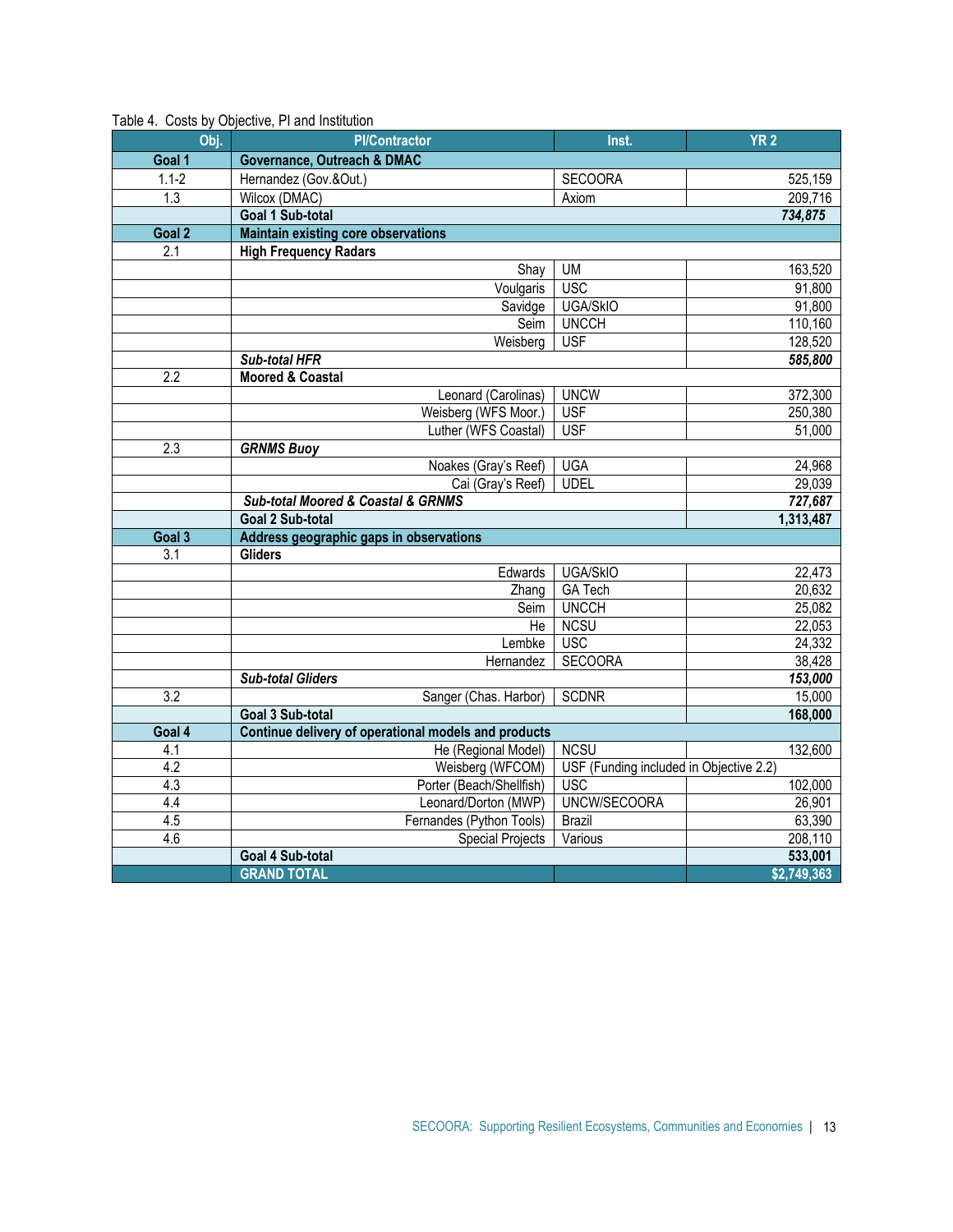

Appendix 1: Maps and Figures

Figure 1: This schematic is a visual representation of the overall proposal. With oversight from Governance and Management, and in collaboration with PIs, Data Management and Communications successfully manages and integrates data for a suite of tools and applications. Each component is linked to priority stakeholder needs under four theme areas.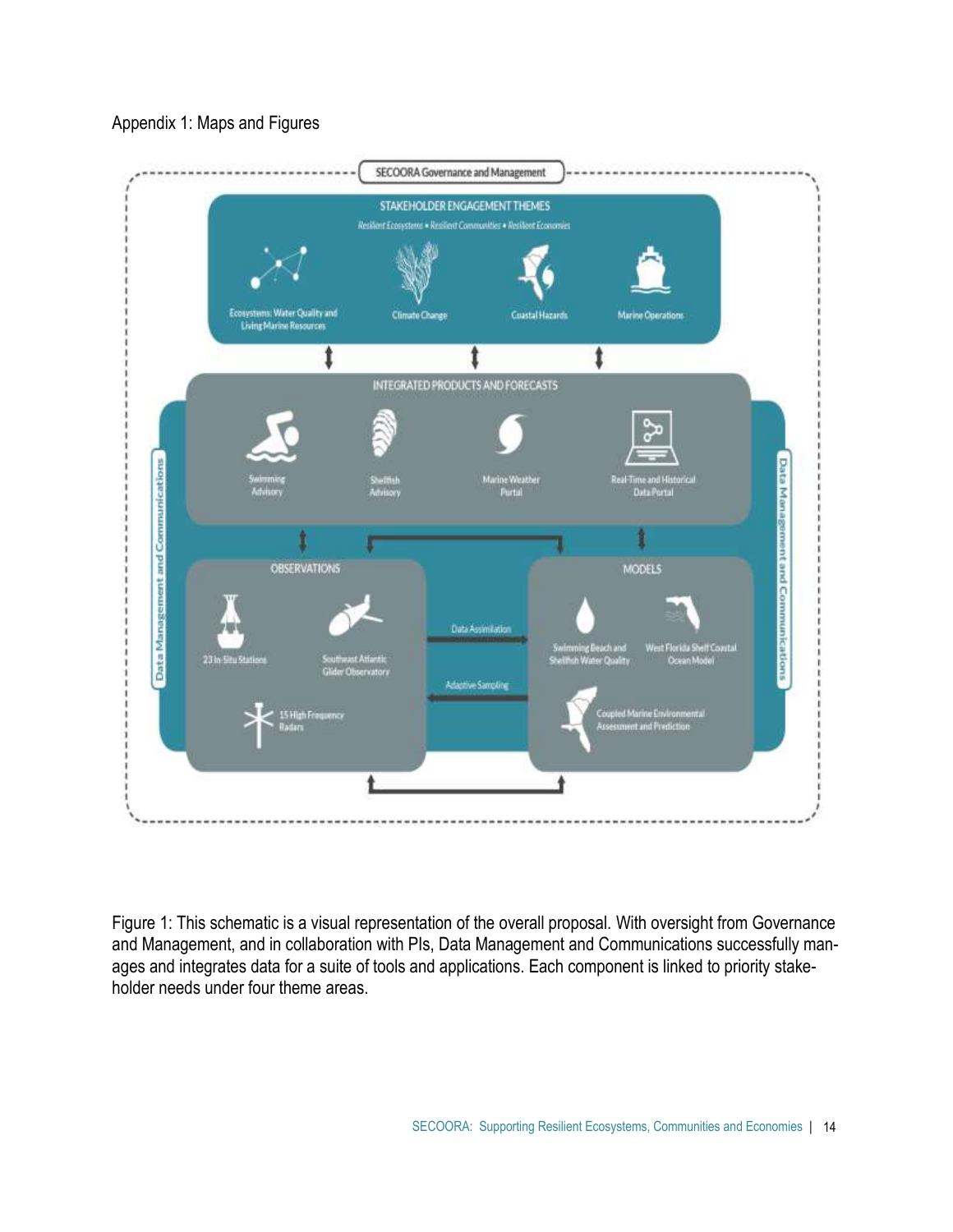

Figure 2: Map of existing SECOORA observations (buoys, coastal and HFR station locations). Glider sampling missions in South Atlantic Bight (SAB) are represented by blue, red and black sawtooth lines.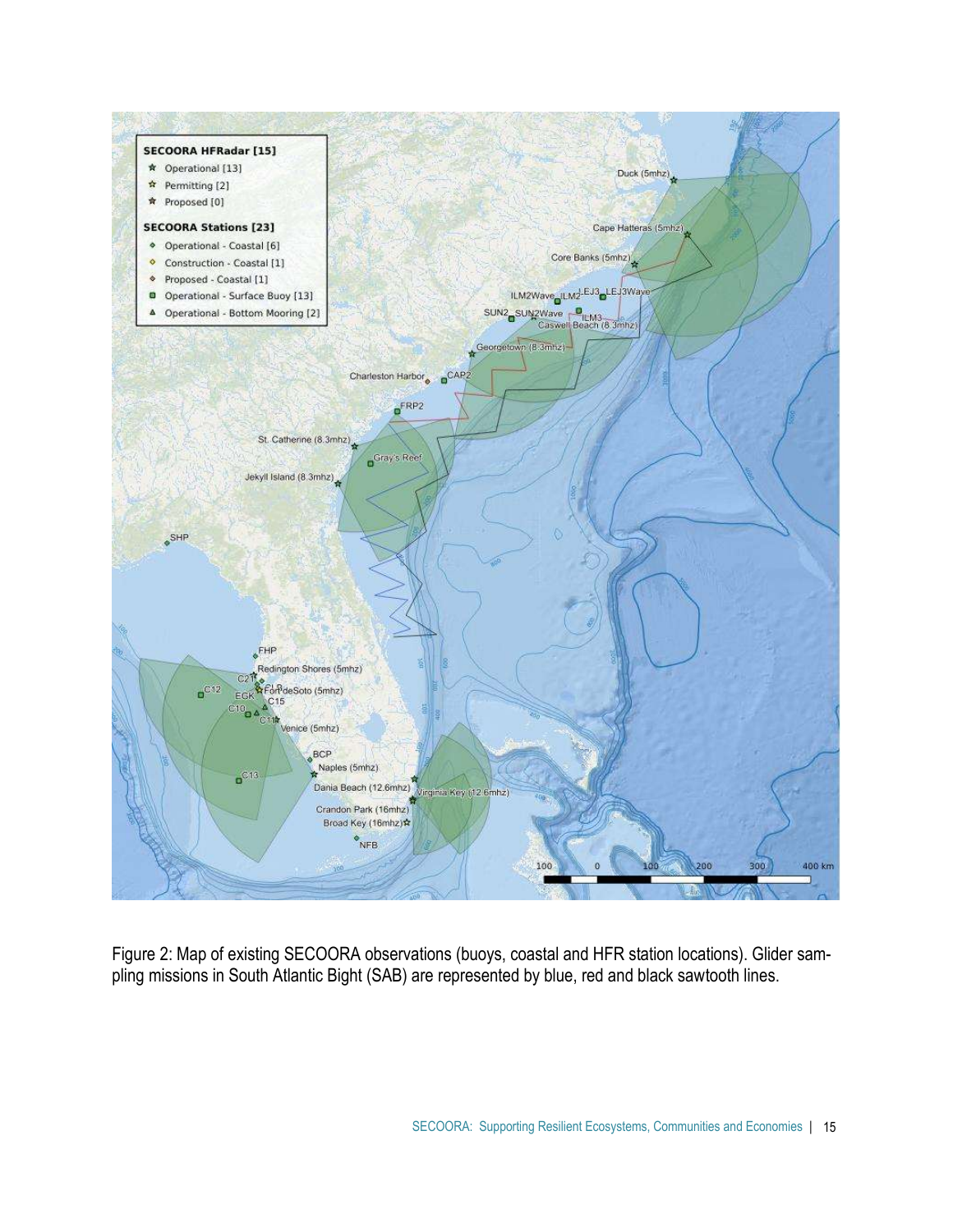

Figure 3a and b: Sarasota beaches and Myrtle Beach Water Quality App forecast results. Daily results are updated automatically using remotely sensed data, and data telemetered from observing system buoys and platforms.